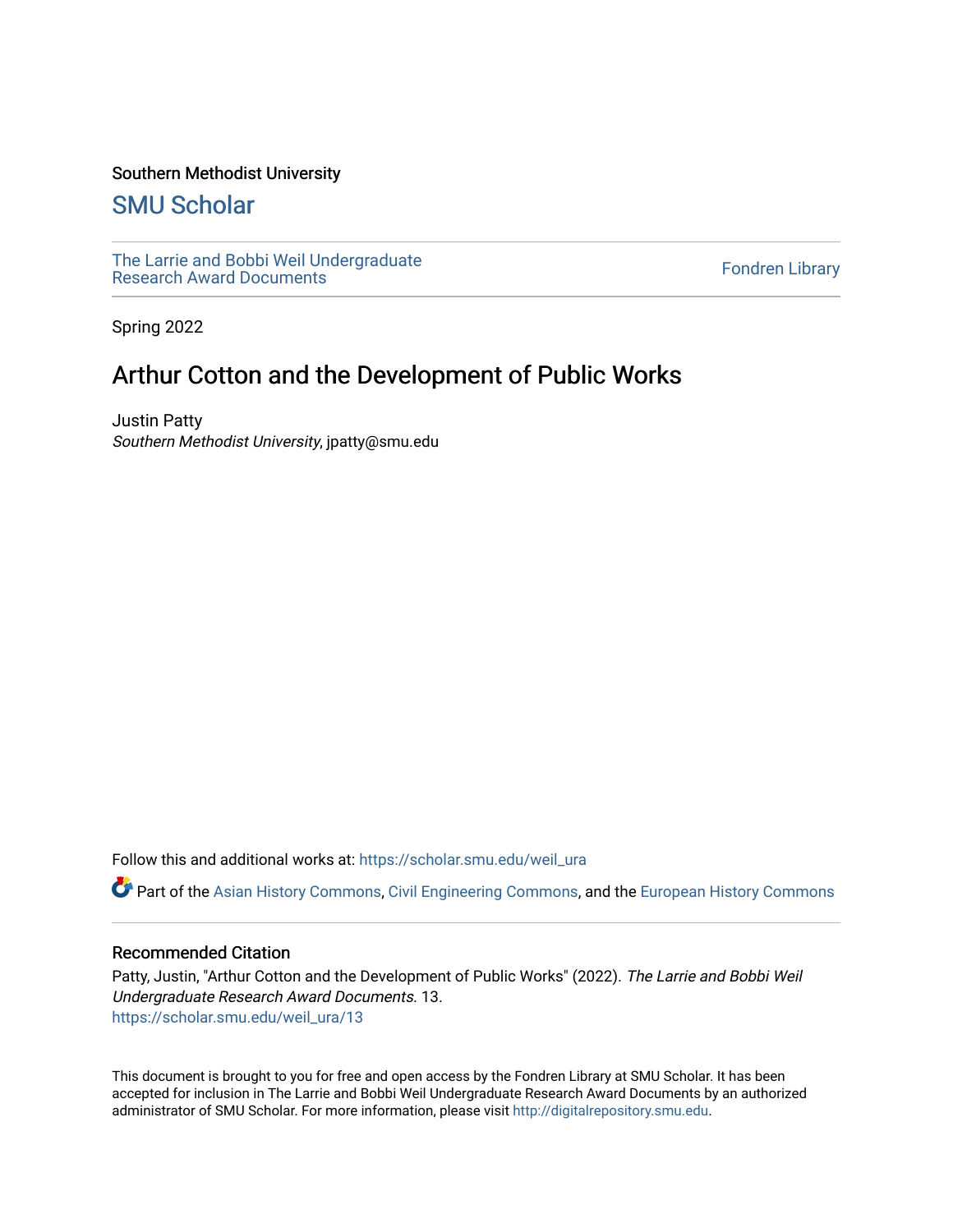#### Arthur Cotton and the Development of Public Works

In the long history of violence and cruelty that defined the period of British rule in India, Arthur Cotton is one of the few men remembered today not for his crimes, but for the good he did for the people of India. Cotton's irrigation projects protected millions of Indians from the threat of famine, but the true legacy of his work is global in scope. As a major figure in the development of India's infrastructure for most of the nineteenth century, Cotton witnessed the British Empire struggle with questions about its role in facilitating public works projects. Despite the Empire's dedication to the principles of free-market capitalism for issues relating to India, by the final decades of the nineteenth century the British had recognized the need for governmentfunded infrastructure projects, and they became the first modern nation to leverage public debt for major infrastructure projects. Arthur Cotton played an instrumental role in the development of state-supported public works through his highly successful irrigation projects on the Cauvery and Godavari rivers, promoting the success of these projects in his writing, and by providing a solution to the challenge of developing Indian cotton agriculture.

Despite the importance of water in India, it is only recently that historians have turned their attention to the ways that water influenced British rule in India. In the twenty-first century, there has been an explosion of scholarship on the topics of water and irrigation in British India. Articles like David Hardiman's "The Politics of Water in Colonial India" and David Mosse's "Transformations in the Governance of the Water Commons in British South India" seek to understand how India's unique relationship with water shaped the colonial administration.<sup>[1](#page-1-0)</sup> These articles focus on the environmental factors that caused shifts in British policy, but do not

<span id="page-1-0"></span><sup>1</sup> David Hardiman, "The Politics of Water in Colonial India," *Journal of South Asian Studies,* no. 2 (2002); David Mosse, "Rule and Representation: Transformations in the Governance of Water Commons in British South India," *The Journal of Asian Studies*, no. 1 (2006)[, https://doi.org/10.1017/S0021911806000064.](https://doi.org/10.1017/S0021911806000064)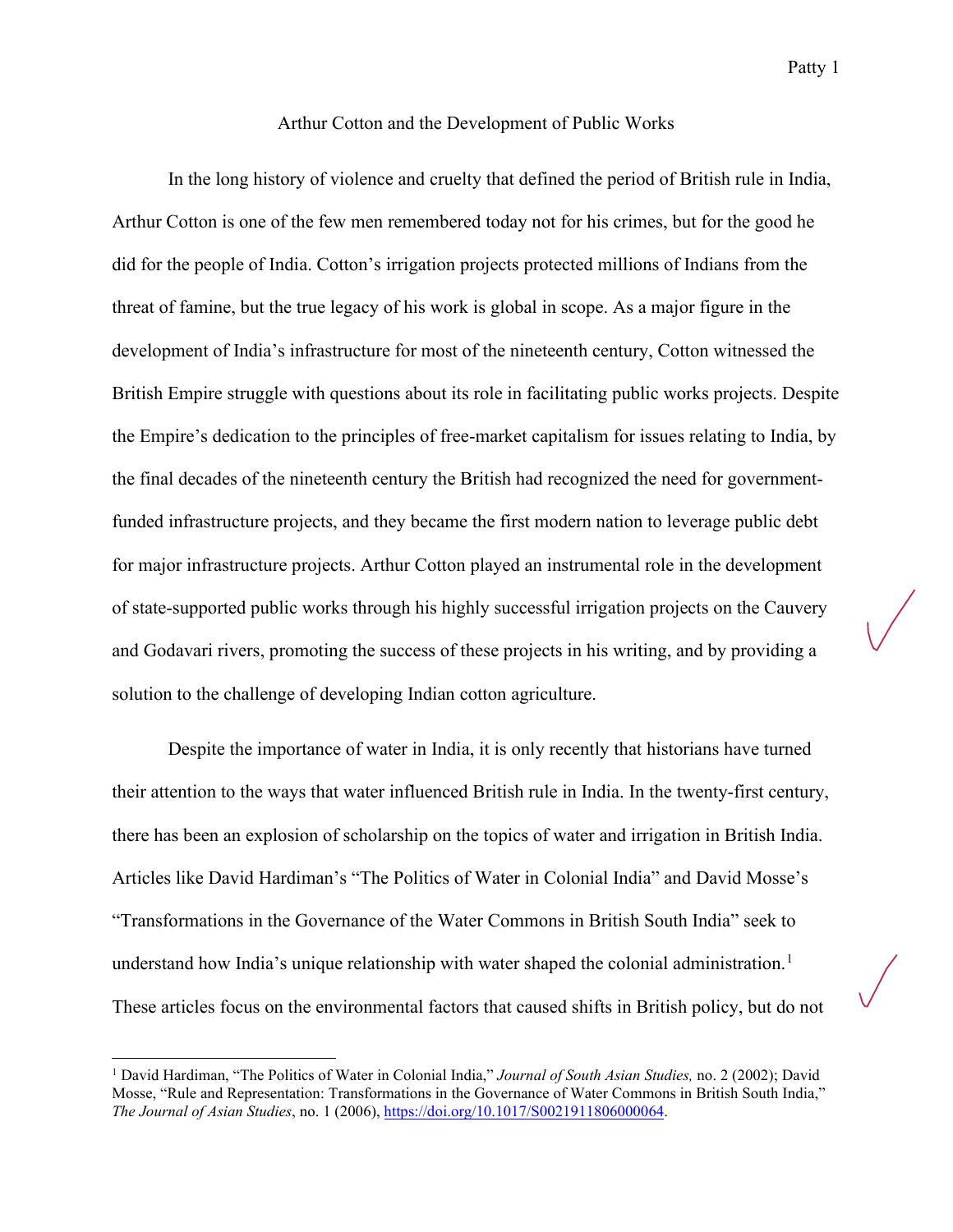examine the role of individuals in these changes. Other works, such as Sunil Amrith's elegant environmental history of India, *Unruly Waters*, discuss the actions of some individuals, but these histories are too broad to focus too much on any one individual. In Amrith's book, Arthur Cotton is mentioned only briefly as an introduction to the inseparable nature of water and British power in India, and his life is not discussed beyond his infrastructure projects.[2](#page-2-0) Closest to this paper's topic of interest is Aditya Ramesh's article "Indian Rivers, 'Productive Works', and the Emergence of Large Dams in Nineteenth-Century Madras." Ramesh chronicles how the British Empire's ideas for funding public works in India changed over time. In the article, Ramesh portrays Cotton as one of the leading figures in encouraging private investment in irrigation projects.[3](#page-2-1)

In 1863, Cotton was appointed as a consulting engineer for the Madras Irrigation and Canal Company, one of the few private ventures developing Indian water infrastructure, but Cotton was consistently opposed to private investment taking the lead in developing public works. [4](#page-2-2) In his second book, published in 1856, Cotton wrote that "the Government *must*, therefore, take the lead" in matters of irrigation and canal construction.<sup>[5](#page-2-3)</sup> Cotton's position became even more evident in the 1870s with his speeches to the East India Association, but Ramesh only focuses on Cotton during the 1860s and neglects to discuss Cotton's own writing. Throughout his lifetime, Cotton consistently favors public over private support for infrastructure

<span id="page-2-0"></span><sup>2</sup> Amrith, *Unruly Waters*, (United States: Basic Books, 2018).

<span id="page-2-1"></span><sup>&</sup>lt;sup>3</sup> Aditya Ramesh, "Indian Rivers, 'Productive Works', and the Emergence of Large Dams in Nineteenth-Century Madras," *The Historical Journal*, no. 1 (2021), 294, [https://doi.org/10.1017/S0018246X20000163.](https://doi.org/10.1017/S0018246X20000163)

<span id="page-2-2"></span><sup>4</sup> Aditya Ramesh, "Indian Rivers, 'Productive Works', and the Emergence of Large Dams in Nineteenth-Century Madras," *The Historical Journal*, no. 1 (2021), 297, [https://doi.org/10.1017/S0018246X20000163.](https://doi.org/10.1017/S0018246X20000163)

<span id="page-2-3"></span><sup>5</sup> Arthur Cotton, *Profits Upon British Capital Expended on Indian Public Works, as Shown by the Results of the Godavery Delta Works of Irrigation and Navigation*, (London: Richardson Brothers, 1856) 60.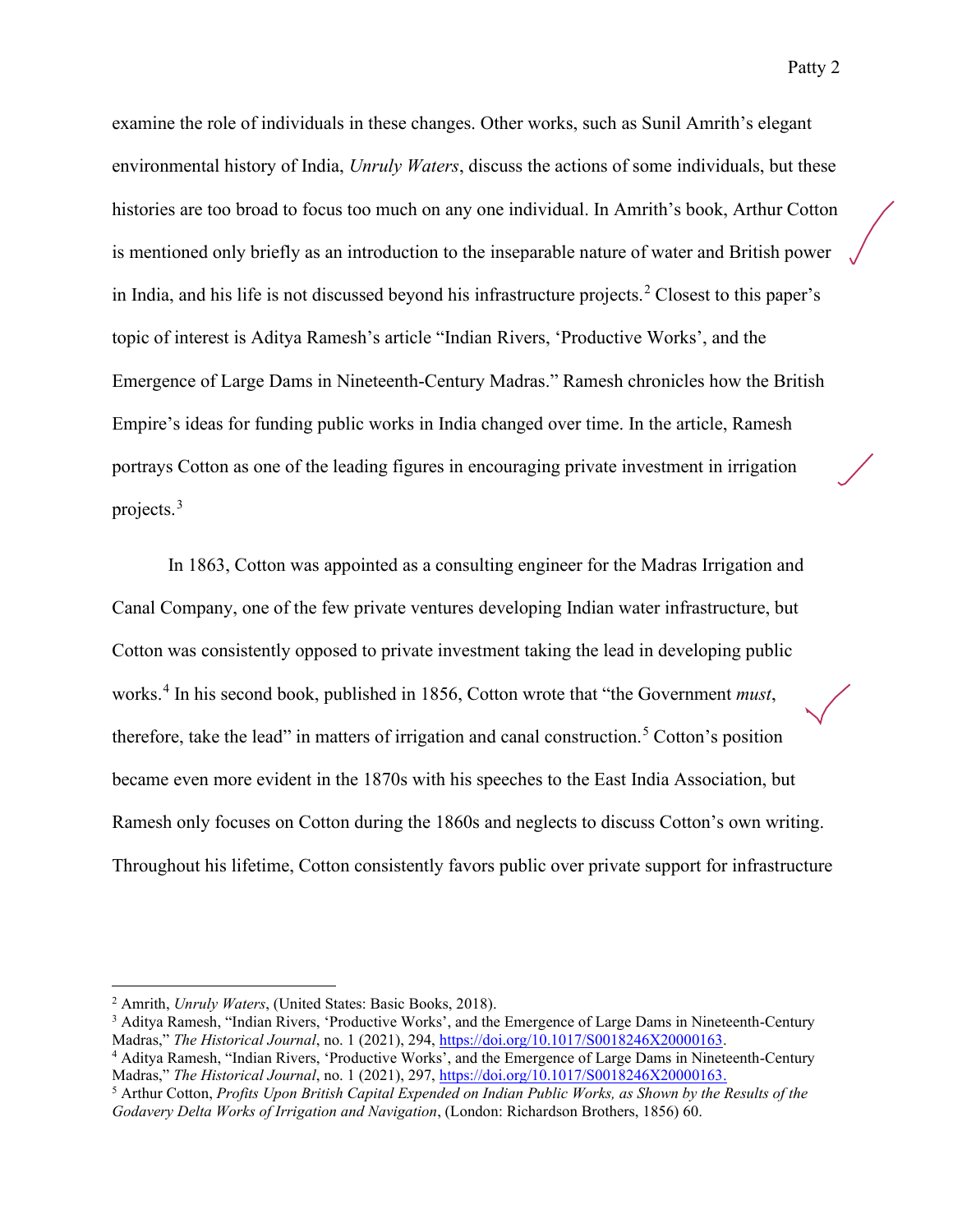projects on the subcontinent. By studying Cotton's writings about public works in India, one can better understand how he influenced Britain's development of state-sponsored public works.

Arthur Cotton's successful career as an engineer made him a celebrity among the British public and gave him the credibility to weigh in on debates involving public works in India. He began his career with the Royal Engineers in 1819 as a second lieutenant.<sup>[6](#page-3-0)</sup> In May 1821, at just eighteen years old, Cotton was sent to Madras to serve in the office of the presidency's chief engineer.<sup>[7](#page-3-1)</sup> Cotton served in the First Anglo-Burmese War, and stories of his bravery and fearlessness in the face of the enemy are abundant, though Cotton is the primary source for much of this information.<sup>[8](#page-3-2)</sup> The engineer returned to public works with the construction of two anicuts, a style of dam common in India, on the Cauvery River in the district of Tanjore. In 1830, when the work began, Tanjore was one of India's most destitute districts.<sup>[9](#page-3-3)</sup>

The project was completed in 6 years, and it was soon apparent that it was a fantastic success. One year after the project's completion, Cotton wrote to the Board of Revenue that, by his calculations, the value of the district's private property has increased by at least half a million pounds sterling.[10](#page-3-4) In addition to the direct financial benefits, the works protected Tanjore's agricultural laborers from the threat of drought or inundation. In the words of the Board of Revenue, "the anicut has laid a new foundation of prosperity" in the district.<sup>[11](#page-3-5)</sup> Most importantly for future irrigation works in India, the British government also realized high profits from the project. Indeed, official government figures from 1845 showed that the upper and lower anicuts

<span id="page-3-0"></span><sup>6</sup> Elizabeth Hope and William Digby, *General Sir Arthur Cotton, R.E., K. C. S. I.*, (London: Hodder & Stoughton, 1900), 14.

<span id="page-3-1"></span><sup>7</sup> Hope, *General Sir Arthur Cotton*, (London: Hodder & Stoughton, 1900), 15.

<span id="page-3-2"></span><sup>8</sup> Hope, *General Sir Arthur Cotton*, (London: Hodder & Stoughton, 1900), 16-18.

<span id="page-3-3"></span><sup>9</sup> Hope, *General Sir Arthur Cotton*, (London: Hodder & Stoughton, 1900), 21.

<span id="page-3-4"></span><sup>10</sup> Hope, *General Sir Arthur Cotton*, (London: Hodder & Stoughton, 1900), 62.

<span id="page-3-5"></span><sup>11</sup> Hope, *General Sir Arthur Cotton*, (London: Hodder & Stoughton, 1900), 63.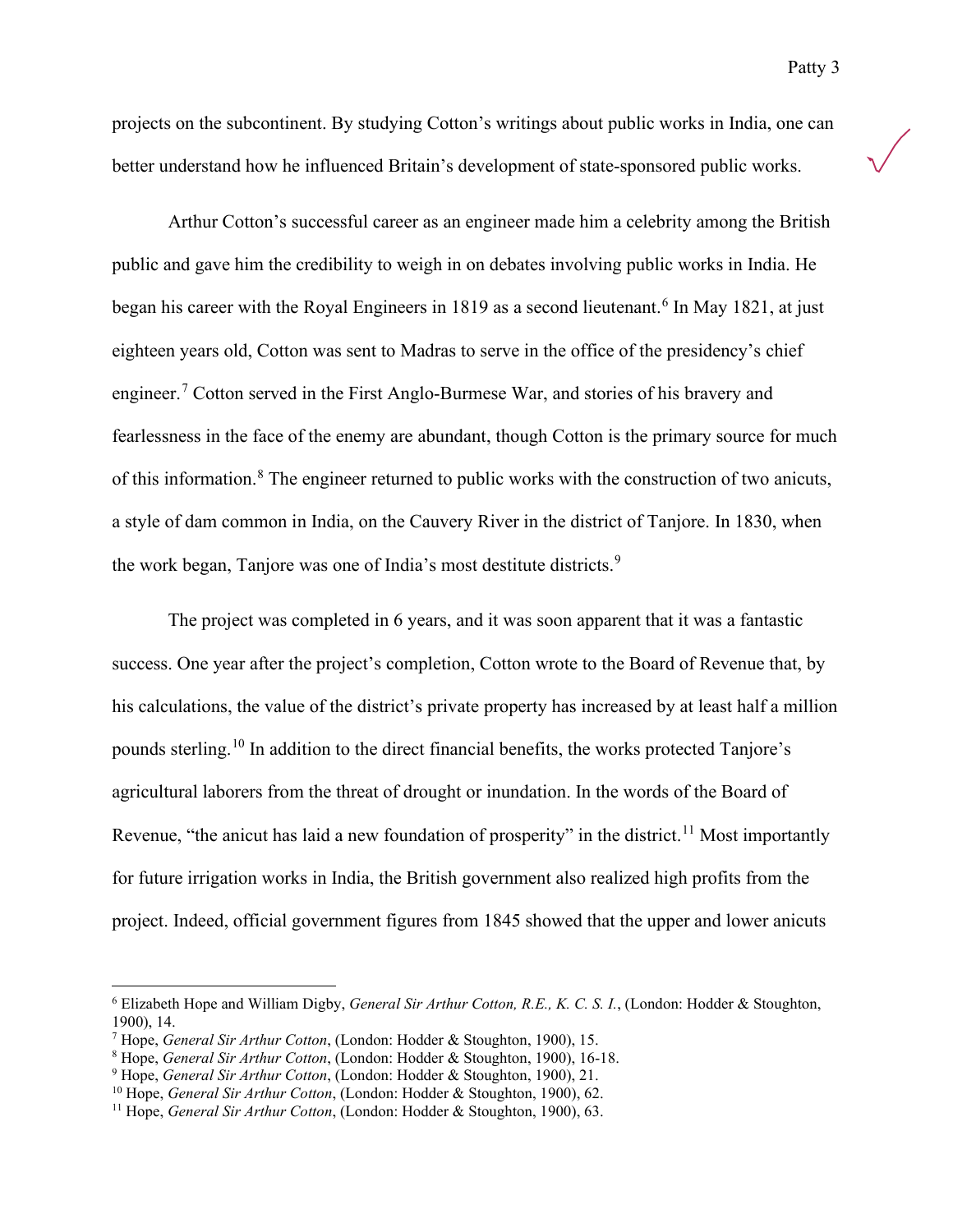were yielding 144% and 133% annual returns on the project's initial cost from the first year of construction.[12](#page-4-0) Nearly overnight, Cotton became one of Britain's most successful irrigation engineers, and the success at Tanjore afforded him the operational freedom necessary to initiate a project on the Godavari River.

The Godavari anicut is widely considered to be the most important irrigation project Arthur Cotton completed in his lifetime. In his history of the Godavari district published in 1878, the district's chronicler, Henry Morris, described the project as "perhaps the noblest feat of engineering skill which has yet been accomplished in British India."[13](#page-4-1) In this quotation, Morris was not only referring to the project's impressive engineering, but also to the prosperity that the anicut brought to the district. The irrigation provided by the anicut lifted the district from poverty, rendered nearly two million acres of land suitable for cultivation, and eliminated the risk of famine from the district.<sup>[14](#page-4-2)</sup> Opposition from within the colonial administration put the project's future in doubt at many points, but Cotton's dedication eventually resulted in the successful completion of the anicut.

The idea for a dam on the Godavari River was first proposed in the late eighteenth century by Michael Topping, one of the first to survey the subcontinent with modern techniques.[15](#page-4-3) Though the project had clear potential, construction would not begin until over half a century later. At the time, the British administration in India was not able to fund such a large, complex, and expensive project because public works were funded directly from the revenue of

<span id="page-4-0"></span><sup>12</sup> Hope, *General Sir Arthur Cotton*, (London: Hodder & Stoughton, 1900), 63.

<span id="page-4-1"></span><sup>13</sup> Henry Morris, *A Descriptive and Historical Account of the Godavery District in the Presidency of Madras*, (London: Trübner, 1878), 109.

<span id="page-4-2"></span><sup>14</sup> Morris, *A Descriptive and Historical Account*, 114.

<span id="page-4-3"></span><sup>15</sup> Morris, *A Descriptive and Historical Account*, 109.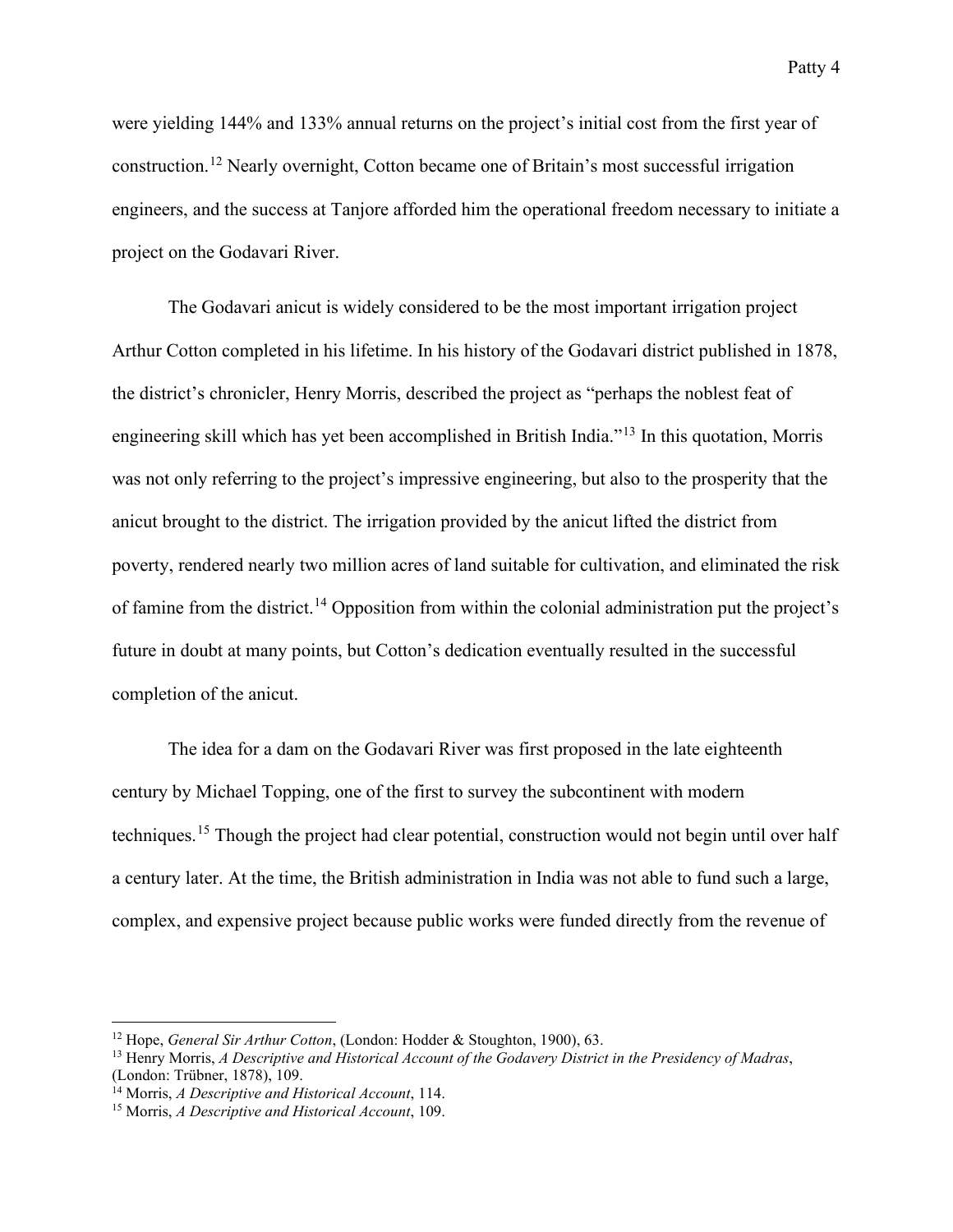the colony.<sup>[16](#page-5-0)</sup> After Topping's report, the idea of a dam on the Godavari would disappear from the official mind until 1840. In February of that year, John Sullivan, a member of the Council of Madras, wrote a minute discussing the importance of developing irrigation infrastructure in India. In this report, Sullivan discussed the success of Cotton's irrigation project at Tanjore to advocate for similar works in Madras, and he specifically mentioned the Godavari River having the potential to generate comparable benefits.<sup>[17](#page-5-1)</sup> It would be another four years before any concrete progress was to be made on the project. In 1844, Henry Montgomery was appointed as a special commissioner in the district of Godavari, and he was tasked with finding a way to lift the district "from its lamentable state of depression."[18](#page-5-2) Coming from Tanjore, Montgomery had witnessed the benefits of large-scale irrigation works firsthand, and he was eager to get a similar project underway in his district.

By August of the same year, Arthur Cotton had submitted his first report on the irrigation of the district to the Secretary of the Revenue Board of the Madras Department of Public Works.<sup>[19](#page-5-3)</sup> In this report, Cotton proposed a system of embankments, dams, and irrigation channels to irrigate the district, and he estimated the works would cost 16.5 lacs to construct. Captain Cotton drew extensive comparisons to his work at Tanjore to demonstrate the benefits the project would bring to the Godavari delta, including increased revenue for the government, greater productive capacity of the land and the population, and an increase to the money circulating in the local economy.<sup>[20](#page-5-4)</sup> The Board of Revenue was impressed by the report and soon requested that Cotton submit a more detailed description of the proposed works. Cotton, who had

<span id="page-5-0"></span><sup>16</sup> A. Galloway and J. Shepherd, "Godavery Annicut," Revenue Department, Fort St. George, 1849.

<span id="page-5-1"></span><sup>&</sup>lt;sup>17</sup> John Sullivan, "On the Importance of Improving Irrigation," Council of Madras, 1840.

<span id="page-5-2"></span><sup>18</sup> Morris, *A Descriptive and Historical Account*, 109.

<span id="page-5-3"></span><sup>&</sup>lt;sup>19</sup> Arthur Cotton, "Report on the Irrigation, &c., of the Rajahmundry District," August 12, 1844, 1.

<span id="page-5-4"></span><sup>20</sup> Arthur Cotton, "Report on the Irrigation," 7.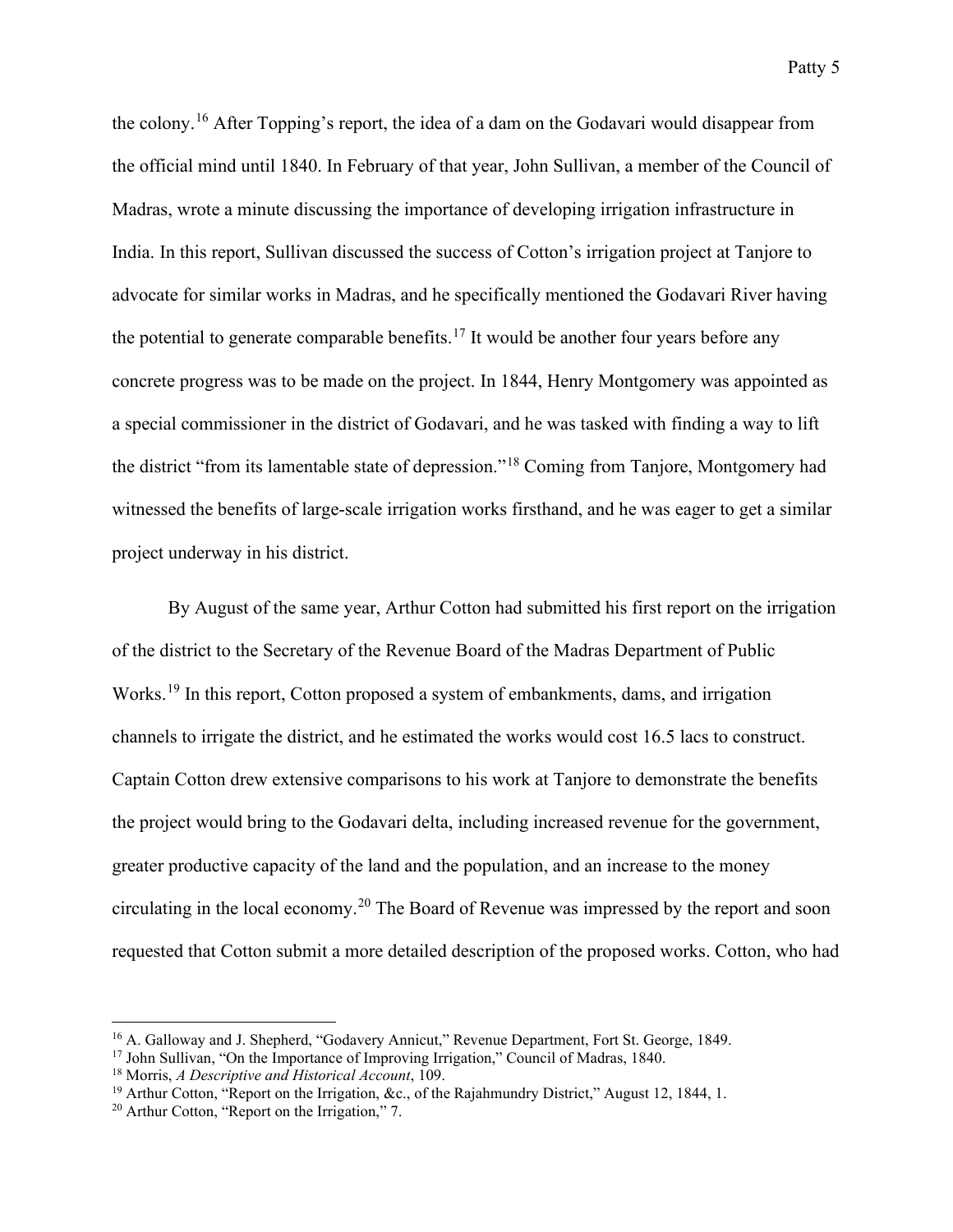been working on his own up to this point, wrote back to the board that he would require additional money and manpower to fulfill their request.<sup>[21](#page-6-0)</sup> Cotton asked that the board provide an additional forty-two members to his department, a move that would cost two thousand rupees a month, but he put this demand into perspective by pointing out that his department generates twenty lacs of revenue annually, or over 166,000 Rs. a month.<sup>[22](#page-6-1)</sup> This letter did not accomplish what Cotton needed, and he was forced to write to the board two months later to request more funds. In October, the engineer wrote to the board to request five hundred rupees to help him cover the many minor costs that he had been paying up to this point. Cotton mentioned that he had hired boats, stonecutters, and locals with his own money to accomplish the task set before him by the board.<sup>[23](#page-6-2)</sup> Cotton's frustration with the Board became apparent towards the end of his letter, as he admonished the Board for delaying the project for a "trifling expenditure in officers, surveyors,  $\&c$ ."<sup>[24](#page-6-3)</sup> For Captain Cotton to be forced to cover various costs with the meager salary of an officer of the East India Company exemplifies the frugal nature of the British administration in India. Despite these administrative challenges, Cotton's requests were eventually satisfied, and the project was able to move forward.

Arthur Cotton submitted his final report on the Godavari project to the Madras Government on the 17<sup>th</sup> of April 1845,<sup>[25](#page-6-4)</sup> and work began on the anicut in 1847.<sup>[26](#page-6-5)</sup> The final estimate provided by Cotton projected a cost of 12 lacs for the works, but after just a year it became clear that this estimate was not sufficient.<sup>[27](#page-6-6)</sup> Cotton attributed the excess to a need for

<span id="page-6-0"></span><sup>&</sup>lt;sup>21</sup> Arthur Cotton, "To the Secretary, Board of Revenue Department of Public Works," August 22, 1844, 1.

<span id="page-6-1"></span><sup>22</sup> Cotton, "To the Secretary," August 22, 1844.

<span id="page-6-2"></span><sup>&</sup>lt;sup>23</sup> Cotton, "To the Secretary to the Board of Revenue Department, Public Works," October 25, 1844.

<span id="page-6-3"></span><sup>24</sup> Cotton, "To the Secretary," October 25, 1844.

<span id="page-6-4"></span> $^{25}$ James C. Melvill, "Documents Referring to the Works of Irrigation on the Godavery River and Kistnah Annicut, in the Presidency of Madras," 1853.

<span id="page-6-5"></span><sup>26</sup> Morris, *A Descriptive and Historical Account*, 119.

<span id="page-6-6"></span><sup>27</sup> Morris, *A Descriptive and Historical Account*, 120.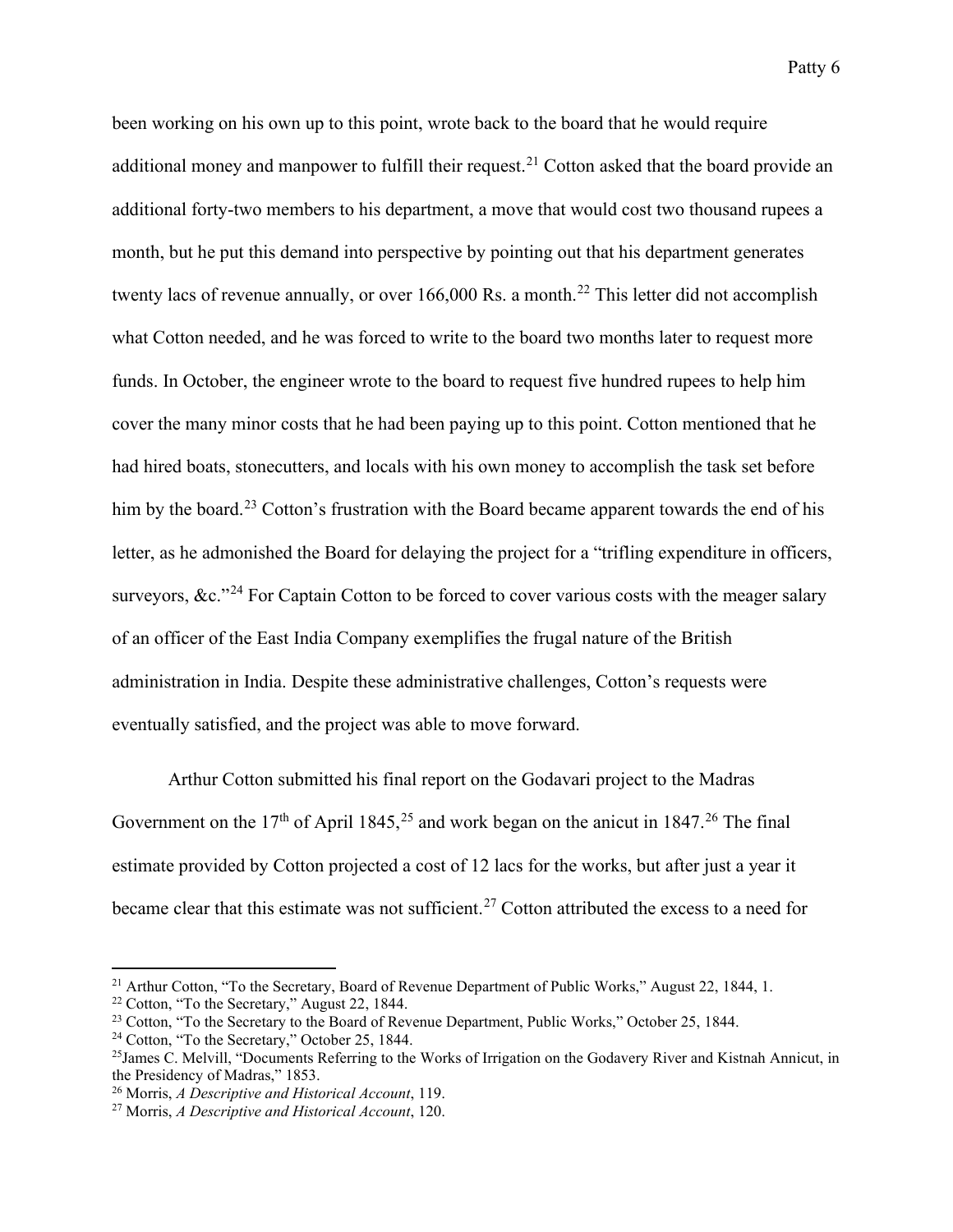more stone than anticipated and costs associated with the failure of the British to provide locomotives for the job site. As the work progressed, further estimates were made for various needs, and the Madras Government was on the hook for the additional funds. In July 1849 an additional 435,639 Rs. were sanctioned for the Godavari project in addition to the original amount provided by the government.<sup>[28](#page-7-0)</sup> The Board of Revenue was quite unhappy with the additional spending, and in the same report that approved the funds the Board accused Cotton of knowingly underrepresenting the cost of the project.<sup>[29](#page-7-1)</sup> The works were completed in 1852 at a total cost of 1,465,158 Rs., just under two and a half lacs more than anticipated in Cotton's 1845 report.<sup>[30](#page-7-2)</sup> Despite the increased cost of the project, the Madras Government ultimately became quite satisfied with the result of their spending. In the following years, the works would go on to generate significant returns for the government and transform the district into one of the most prosperous in all the colony.

From his earliest days in India, Arthur Cotton was convinced of the importance of irrigation to the subcontinent, but the success of the Godavari anicut created an audience in Britain for his ideas. The works were completed in 1852, and their benefits to the district's population quickly became apparent.<sup>[31](#page-7-3)</sup> Cotton recognized the opportunity and was swift to capitalize on the momentary attention his work was receiving. In 1854 Cotton published *Public Works in India, their Importance: With Suggestions for their Extension and Improvement*. The book was written for private circulation among Cotton's colleagues in London and India, but the recipients of the book were so impressed with Cotton's conclusions that they convinced him to

<span id="page-7-0"></span><sup>28</sup> Morris, *A Descriptive and Historical Account*, 124.

<span id="page-7-1"></span><sup>29</sup> A. Galloway and J. Shepherd, "Godavery Annicut," Revenue Department, Fort St. George, 1849, 1.

<span id="page-7-2"></span><sup>30</sup> Morris, *A Descriptive and Historical Account*, 139.

<span id="page-7-3"></span><sup>31</sup> Henry Morris, *A Descriptive and Historical Account of the Godavery District in the Presidency of Madras*, (London: Trübner, 1878), 139.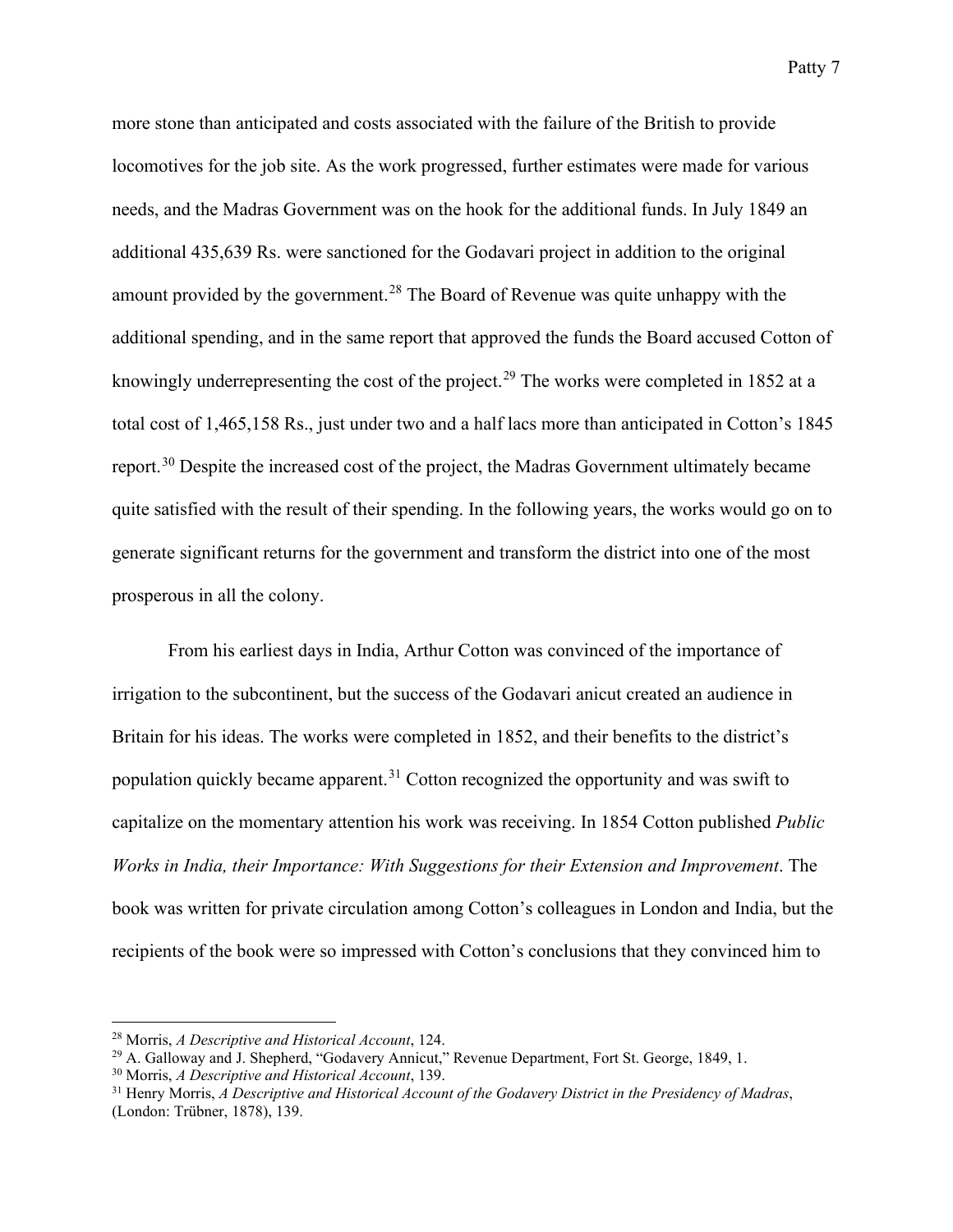create an edition for public circulation in London.<sup>[32](#page-8-0)</sup> In the book, Cotton sought to present his vision of a subcontinent connected by a comprehensive system of water communication. Though the engineer wrote with an agenda, his facts were confirmed by other sources within the colonial administration.<sup>[33](#page-8-1)</sup> Cotton understood the value of using writing to spread his ideas on public works.

In this first book, Cotton explained how irrigation and navigation could be used to address the empire's challenges, and one of the greatest strategic challenges facing the empire at the time was its dependence on American cotton. Ending Britain's reliance on American cotton was a major strategic goal of the British Empire in the 1850s and 1860s, so Cotton's readers were particularly engaged by his discussion of this topic.<sup>[34](#page-8-2)</sup> The engineer described the extra cotton produced by proper irrigation as worth 115 times more than the fee that would be paid for the water.[35](#page-8-3) Thus, the project's benefits would not be limited to the companies involved in the trade and manufacturing related to the cotton industry, but every farmer growing cotton in India would stand to benefit. Berar, a province in south central India, was a major cotton producing region, and Arthur Cotton proposed opening the Godavari River for navigation into the province. Cotton estimated that this project would allow Berar to supply cotton to Britain at 25% below the cost currently being paid for American cotton,  $36$  and these claims were of interest to many involved with the British cotton industry, which was a powerful lobby at the time.<sup>[37](#page-8-5)</sup>

<span id="page-8-0"></span><sup>32</sup> Arthur Cotton, *Public Works in India, their Importance; With Suggestions for their Extension and Improvement*, (London: Richardson Brothers, 1854) iii.

<span id="page-8-1"></span><sup>33</sup> Morris, *A Descriptive and Historical Account*, (London: Trübner, 1878), 123.

<span id="page-8-2"></span><sup>34</sup> HC Deb 19 June 1862, vol 167, col 776.

<span id="page-8-3"></span><sup>35</sup> Arthur Cotton, *Public Works in India*, (London: Richardson Brothers, 1854) 187.

<span id="page-8-4"></span><sup>36</sup> Arthur Cotton, *Public Works in India*, (London: Richardson Brothers, 1854) 81

<span id="page-8-5"></span><sup>37</sup> HC Deb 5 August 1869, vol 198, col 1348.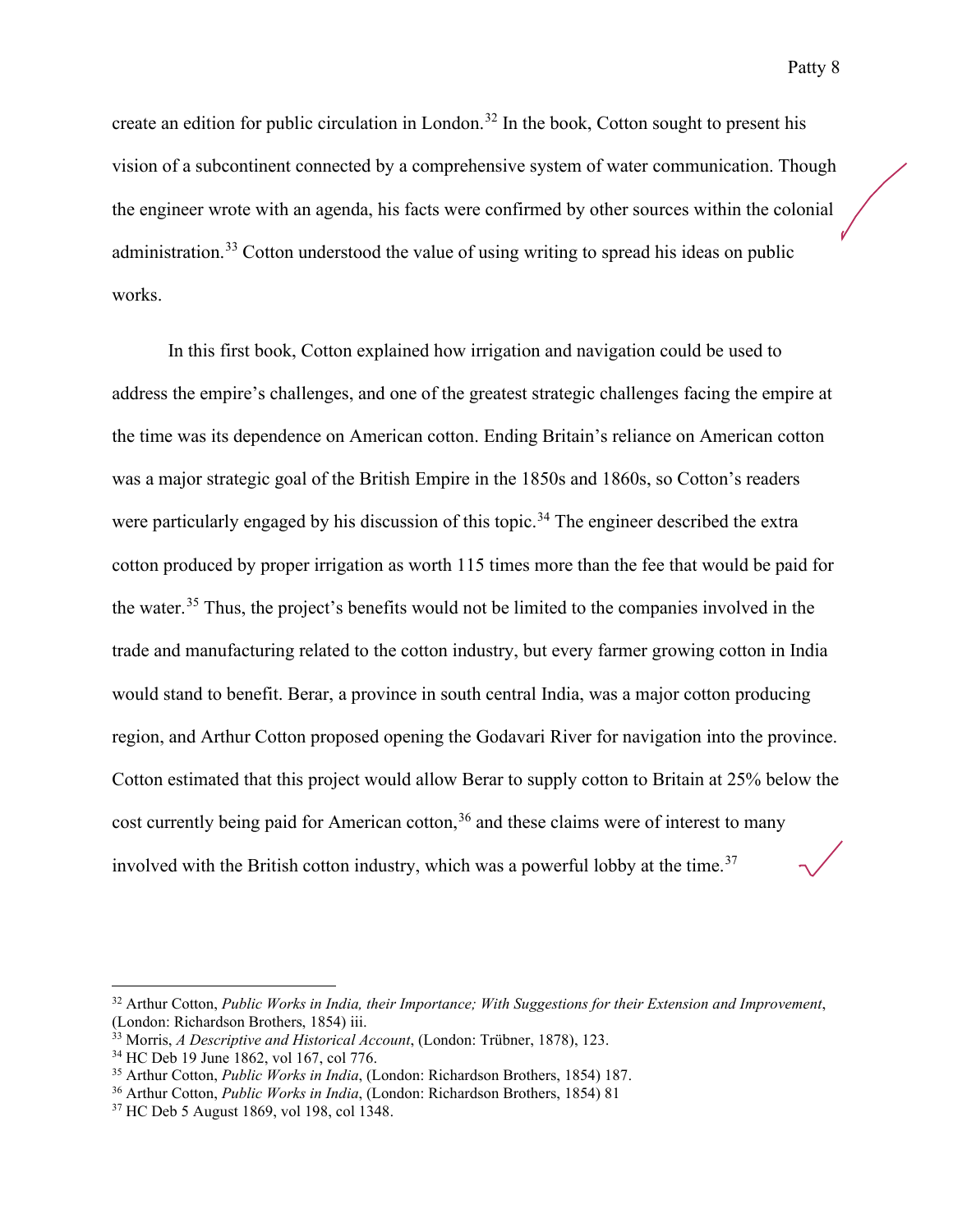Cotton suggested many major irrigation and navigation projects in his first book, but he was aware that the public works administration in India was not sufficient to handle the increased spending these plans would require. As a solution, Cotton proposed creating a new Board of Irrigation and Navigation to take the place of the Board of Works for developments related to water communication.<sup>[38](#page-9-0)</sup> Cotton often complained about the state of the Department of Public Works, but his proposal for a new government body to oversee irrigation and navigation projects indicated his belief that the government should be responsible for developing public works in India. In the following years, Cotton would continue to pressure the government to increase its spending on public works in India, and his ideas would continue to grow in their influence.

Two years after his first book was published, Cotton had already completed a second book. With this book, Cotton sought to use the Godavari project to demonstrate the profits that developing India's water infrastructure could generate. By 1856, the myriad of benefits provided by the Godavari anicut and its supporting works were becoming evident, and Cotton organized this data to argue for the creation of similar works across the subcontinent. Cotton responded to criticisms about the Godavari project going well over the estimated cost with facts that illustrated the success of the project. The total expenditure on the works to the end of 1853 was £180,000, with government revenue increasing by £60,000, exports by £126,000, and net income of the local population by £156,000 in the same period.<sup>[39](#page-9-1)</sup>

By demonstrating the success of his project at Godavari, Cotton hoped to increase government spending on similar projects across India. The engineer believed that the

<span id="page-9-0"></span><sup>38</sup> Arthur Cotton, *Public Works in India*, (London: Richardson Brothers, 1854) 269.

<span id="page-9-1"></span><sup>39</sup> Arthur Cotton, *Profits Upon British Capital Expended on Indian Public Works, as Shown by the Results of the Godavery Delta Works of Irrigation and Navigation*, (London: Richardson Brothers, 1856) 44-45.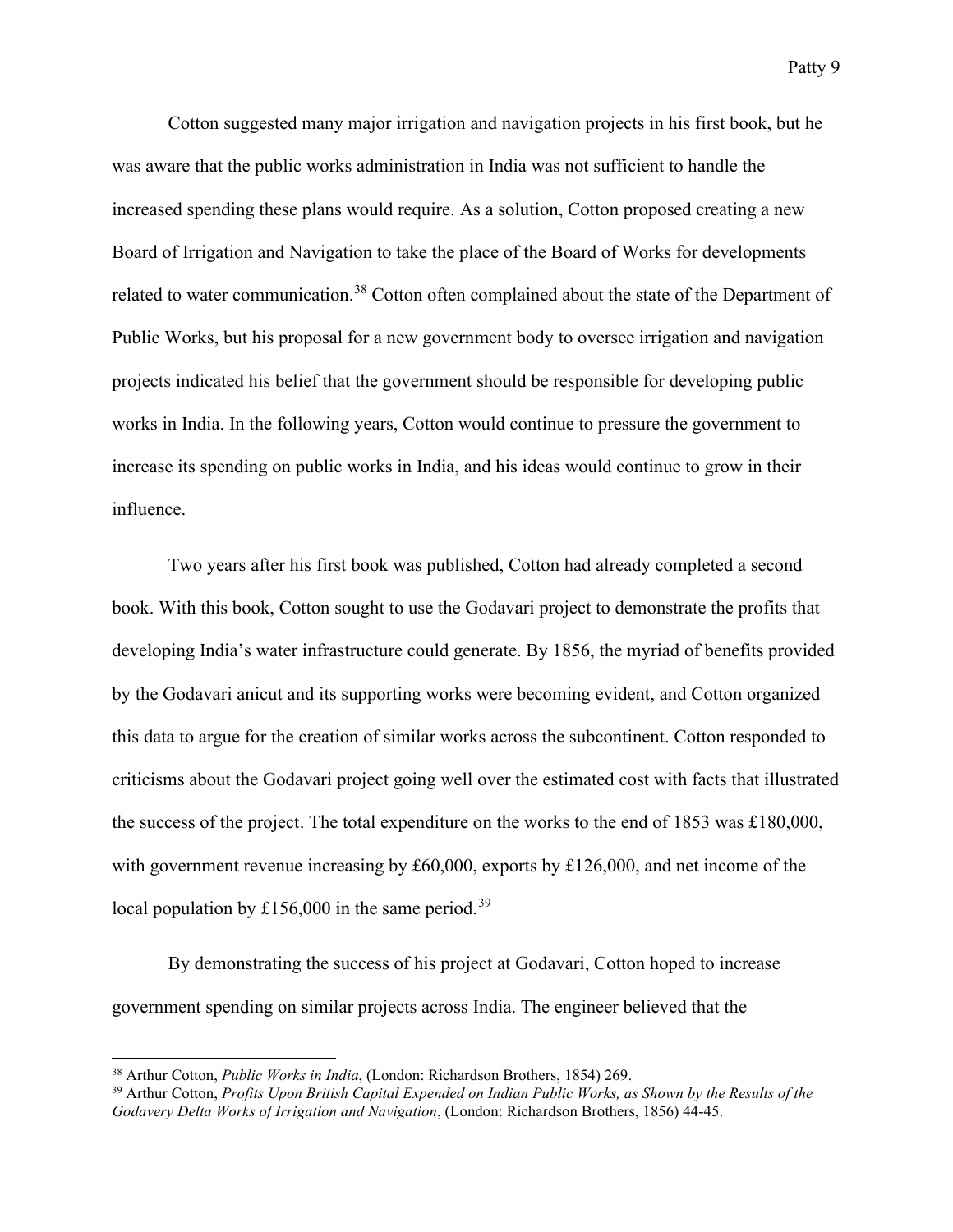government was the only entity which could develop public works in the colony to any meaningful extent, but he maintained that private investment would be able to play a role at a later point.<sup>[40](#page-10-0)</sup> To support this position, Cotton discussed the rejected proposal for a company to make the Godavari navigable to Berar. The community of Manchester, a major importer of cotton in Britain, considered creating a company to undertake the project, but none was ever formed because of the immense costs associated with the plan. In Cotton's own words, the project possessed "everything that could well be thought of to stimulate enterprise… but nothing has been done by them, and the whole matter has been left to the Government."<sup>[41](#page-10-1)</sup> Though the project would allow Manchester to receive cotton significantly below the prices they were currently paying and reduce Britain's dependence on American cotton; it was ultimately the government alone that had the both desire and the means to undertake an infrastructure project on such a scale.

Many in Britain were receptive to Arthur Cotton's ideas, and it was not long until Parliament was considering his proposals. The outbreak of the U.S. Civil War in 1861 and the implications for British cotton imports served as the catalyst which finally brought Cotton's ideas to Parliament. In May 1861, in response to a petition from Manchester's Cotton Supply Association, the Marquess of Tweeddale suggested making the Godavari navigable to Berar, an idea for which he credited Cotton.<sup>[42](#page-10-2)</sup> The Marquess' position was supported by Lord Harris, former governor of Madras, who called for increased government spending on irrigation projects in cotton-producing districts.<sup>[43](#page-10-3)</sup> Harris supported his proposal on the basis of the financial success of the projects at Tanjore and the Godavari delta, something Harris witnessed personally when

<span id="page-10-0"></span><sup>40</sup> Cotton, *Profits Upon British Capital*, (London: Richardson Brothers, 1856) 60.

<span id="page-10-1"></span><sup>41</sup> Cotton, *Profits Upon British Capital*, (London: Richardson Brothers, 1856) 60.

<span id="page-10-2"></span> $42$  HL Deb 31 May 1861, vol 163, col 359.

<span id="page-10-3"></span><sup>43</sup> HL Deb 31 May 1861, vol 163, col 363.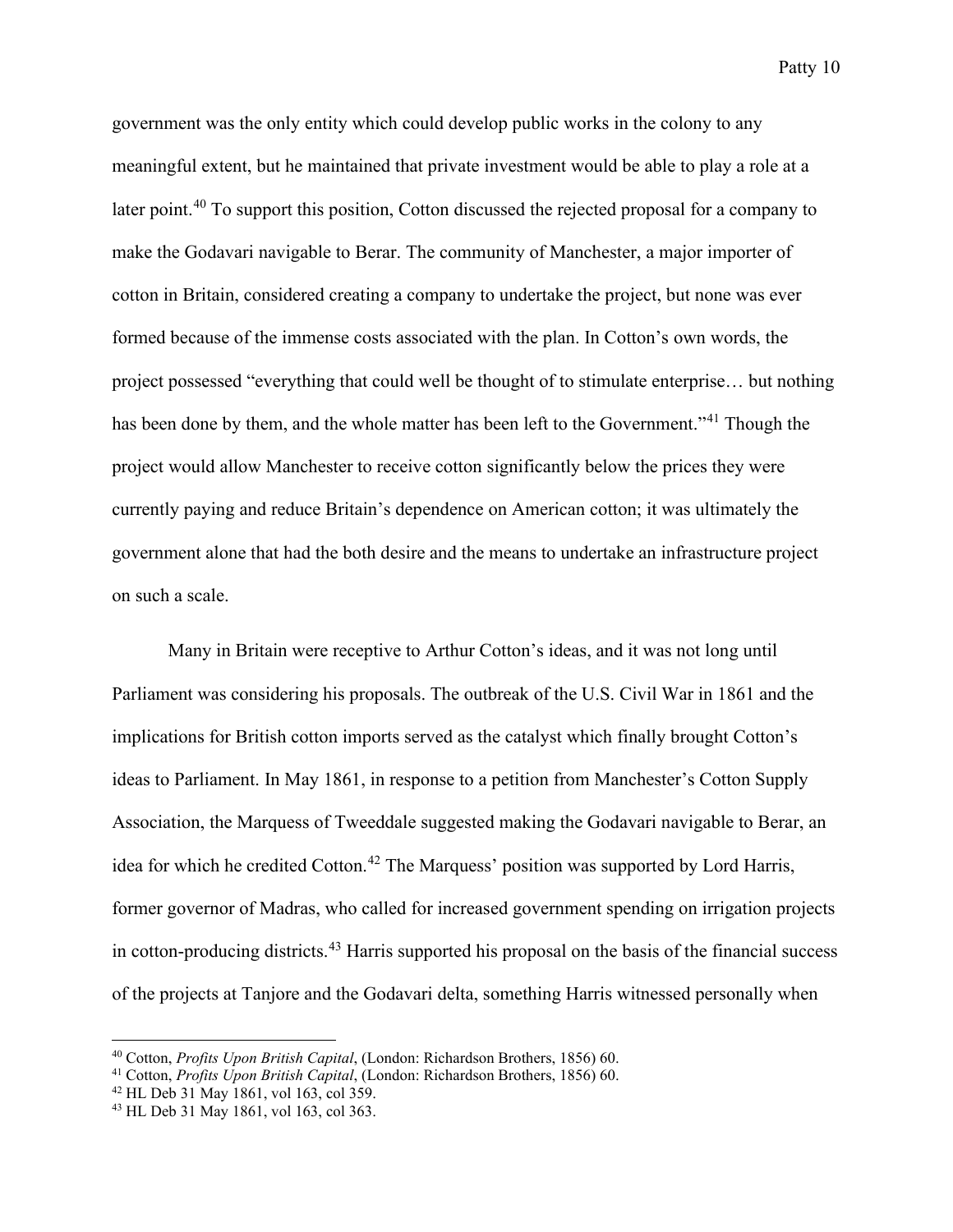he was governor of the region. As the future of Britain's cotton supply remained in doubt, Cotton's ideas would continue to appear in Parliament.

In July of the same year, in another debate on how to develop India's cotton production, the Earl of Shaftesbury, a member of Parliament since 1826, recommended Cotton's ideas as a potential solution to the ongoing shortage.<sup>[44](#page-11-0)</sup> Shaftesbury thought the government must increase its expenditure on public works in India, and specifically on irrigation.<sup>[45](#page-11-1)</sup> To illustrate the benefits of irrigation, the Earl compared the districts of Tanjore and Cuttack. Both districts were of similar size and fertility, but Cuttack had no irrigation works. According to Shaftesbury, the annual revenue of Cuttack was £85,000, while in Tanjore it was £470,000.<sup>[46](#page-11-2)</sup> The Earl also defended Cotton's habit of underbidding, pointing out that "in all instances, the expenditure has been followed by enormous and almost fabulous profit."<sup>[47](#page-11-3)</sup> The Earl de Grey and Ripon, who would go on to serve as the Secretary of State for India and the Governor-General of India, spoke next, and he was similarly receptive to Cotton's ideas.<sup>[48](#page-11-4)</sup> Earl de Grey and Ripon believed that opening the Godavari for navigation was necessary for developing the cotton agriculture in Berar, just as Cotton had concluded in 1854.<sup>[49](#page-11-5)</sup> Next to weigh in was Lord Lyveden. He served as the last President of the Board of Control, his term ending with the abolition of the office in 1858.<sup>[50](#page-11-6)</sup> Lord Lyveden believed that funding public works from India's revenue was not enough to allow simultaneous development of railways and irrigation, and he suggested funding irrigation and water navigation projects with money raised on loan. [51](#page-11-7) This is one of the earliest

<span id="page-11-0"></span><sup>44</sup> U.K. Parliamentary Papers, "Hansard Member Profile: Lord Ashley."

<span id="page-11-1"></span><sup>45</sup> HL Deb 5 July 1861, vol 164, col 393.

<span id="page-11-2"></span><sup>46</sup> HL Deb 5 July 1861, vol 164, col 385.

<span id="page-11-3"></span> $47$  HL Deb 5 July 1861, vol 164, col 386.

<span id="page-11-4"></span><sup>48</sup> U.K. Parliamentary Papers, "Hansard Member Profile: Viscount Goderich."

<span id="page-11-5"></span><sup>49</sup> HL Deb 5 July 1861, vol 164, col 392.

<span id="page-11-6"></span><sup>50</sup> U.K. Parliamentary Papers, "Hansard Member Profile: Mr Robert Smith."

<span id="page-11-7"></span><sup>51</sup> HL Deb 5 July 1861, vol 164, col 394.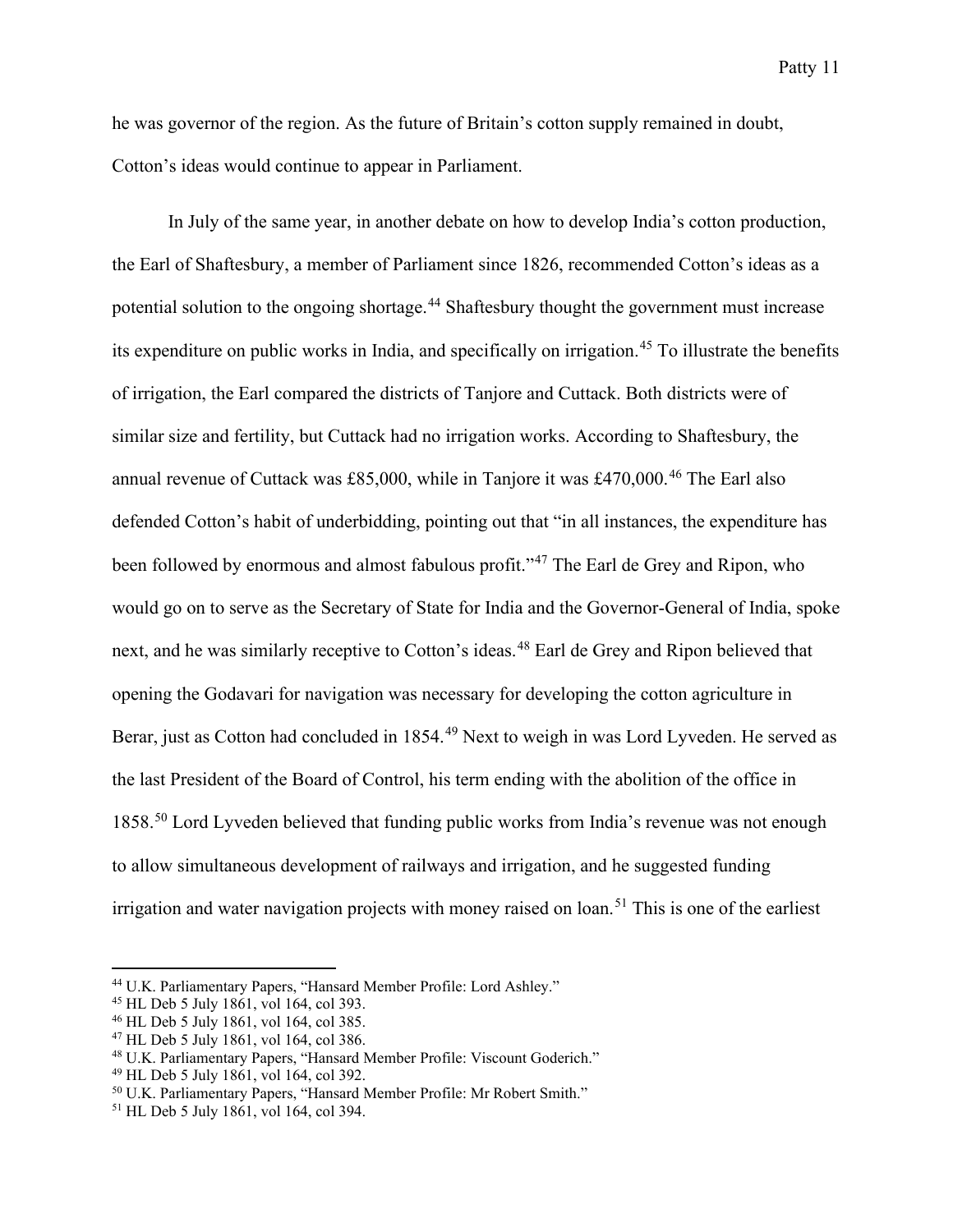Parliamentary endorsements of using public debt to construct public works, and it was directly inspired by Cotton's successful projects in Tanjore and Godavari.

Though Arthur Cotton would never complete another project as successful as those on the Cauvery or Godavari, he continued to influence British policy for decades. In 1867, the East India Association was founded in London to bring Indian issues to the attention of Parliament.<sup>[52](#page-12-0)</sup> Cotton would appear in front of the association many times, and his first appearance before the East India Association was in December 1867. Cotton read a paper he had written titled "The Opening of the Godavery River."[53](#page-12-1) This paper argues for the importance of improving navigability of India's rivers, particularly the Godavari River. Additionally, with the growth of railways in the years since Cotton's earlier writing, the irrigation engineer sought to discourage further spending on new lines. In a bid to pressure Parliament to increase their spending on water communication in India, Cotton compared the colony's infrastructure situation with that of other nations, including France, Scotland, and the United States. [54](#page-12-2)

Cotton spent much of his time discussing the United States' Erie Canal, which he viewed as the embodiment of his ideas for how public works should be developed. When first constructed, the canal was "a mere ditch," but over time it was enlarged with funding supplied by the tolls generated by the canal.<sup>[55](#page-12-3)</sup> Cotton hoped to mimic this financial model with India's rivers, and this strategy would limit the government's expenditure, which was an attractive idea to Parliament. Though the canal was closed due to frost for five months each year and competed with two double lines of railway running parallel with its course, it was still an incredible asset to

<span id="page-12-0"></span><sup>52</sup> Gyan Prakash, "Descriptive Index of Mumbai Institutions of the Nineteenth Century," in *Govind Narayan's Mumbai* (London: Anthem Press, 2008), 359-68. <https://www.jstor.org/stable/j.ctt1gxp6nf.28>

<span id="page-12-1"></span><sup>53</sup> Arthur Cotton, "On the Opening of the Godavery River," *Journal of the East India Association* 2, (1868), 74.

<span id="page-12-2"></span><sup>54</sup> Arthur Cotton, "On the Opening of the Godavery River," *Journal of the East India Association* 2, (1868), 77.

<span id="page-12-3"></span><sup>55</sup> Arthur Cotton, "On the Opening of the Godavery River," *Journal of the East India Association* 2, (1868), 77.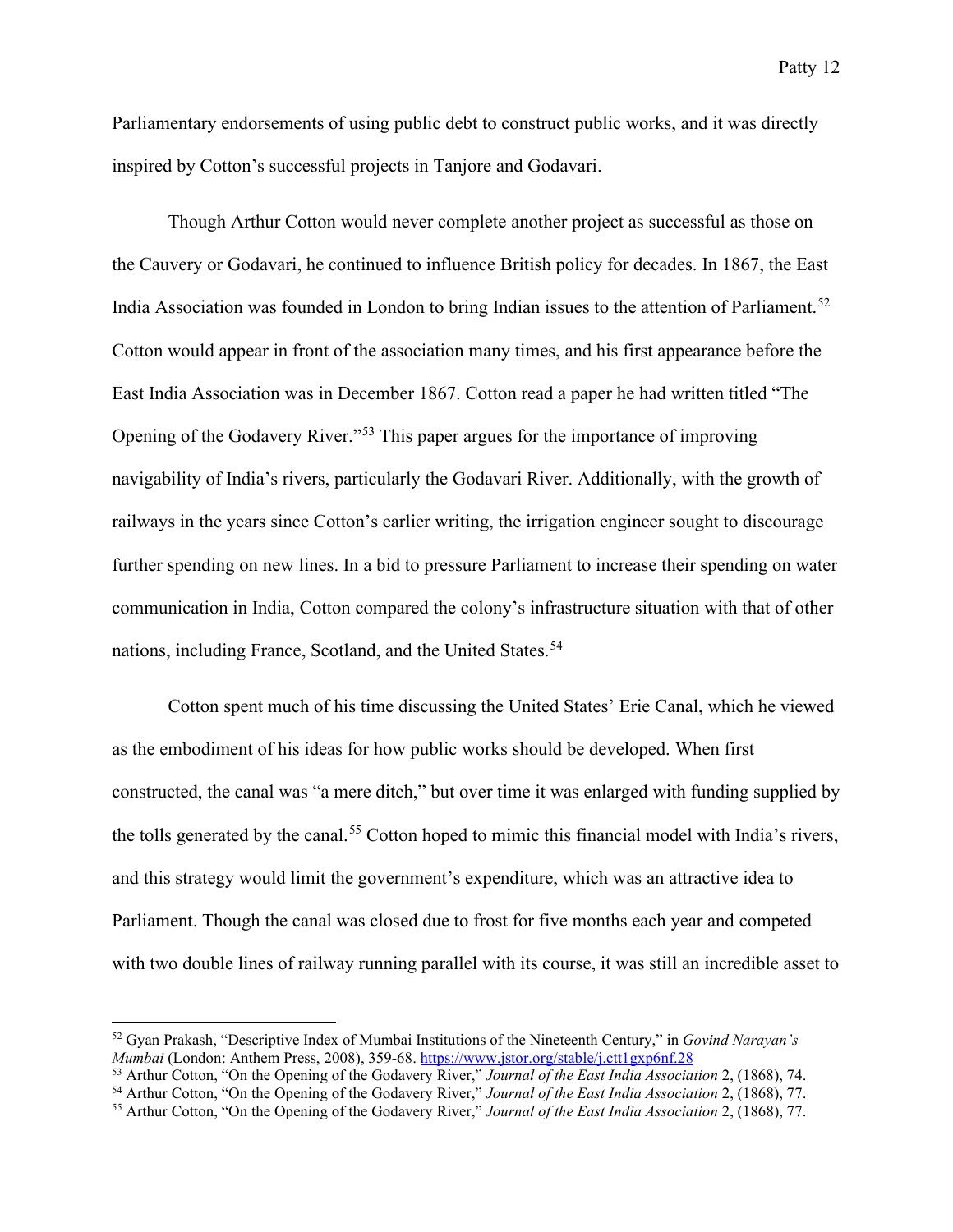the United States government. According to Cotton, the canal carried over four million tons of cargo annually and was the stimulus for the growing wealth and population of America's interior. [56](#page-13-0) Of course, when comparing India and America, the topic of cotton was unavoidable. Arthur Cotton was confident that "the one thing that gives America the advantage over India now in cotton, is its water-carriage."<sup>[57](#page-13-1)</sup> He believed Indian cotton could not compete with American cotton without significant spending to improve river navigation. Following Cotton, other members of the association offered their reactions. Mr. Taylor, a man with personal connections to Berar, described Cotton's paper as "of the deepest importance to the welfare of India."[58](#page-13-2) Taylor called for everyone present to study the issue and impress its importance upon Parliament. Other members present were as passionate about the issue as Taylor, and it was not long until similar attitudes surfaced in Parliament.

During a revenue debate in August 1869, public works spending was analyzed in the House of Commons. At the time, British expenditure in India was £1,610,157 greater than the revenue generated by the colony.<sup>[59](#page-13-3)</sup> Public works were still funded through the colony's revenue at the time, and this policy severely limited the amount which could be spent on public works annually.[60](#page-13-4) India's revenue was also responsible for funding Britain's military presence on the subcontinent, the costs of gathering and importing salt and opium to Britain, and the railway guarantees. Expenditure in India was on the rise, and the mounting pressure from the public to develop the colony's infrastructure forced Parliament to consider other approaches to funding public works.

<span id="page-13-0"></span><sup>56</sup> Arthur Cotton, "On the Opening of the Godavery River," *Journal of the East India Association* 2, (1868), 77.

<span id="page-13-1"></span><sup>57</sup> Arthur Cotton, "On the Opening of the Godavery River," *Journal of the East India Association* 2, (1868), 78.

<span id="page-13-2"></span><sup>58</sup> Arthur Cotton, "On the Opening of the Godavery River," *Journal of the East India Association* 2, (1868), 98.

<span id="page-13-3"></span><sup>59</sup> HC Deb 5 August 1869, vol 198, col 1343.

<span id="page-13-4"></span><sup>60</sup> HC Deb 5 August 1869, vol 198, col 1343-1344.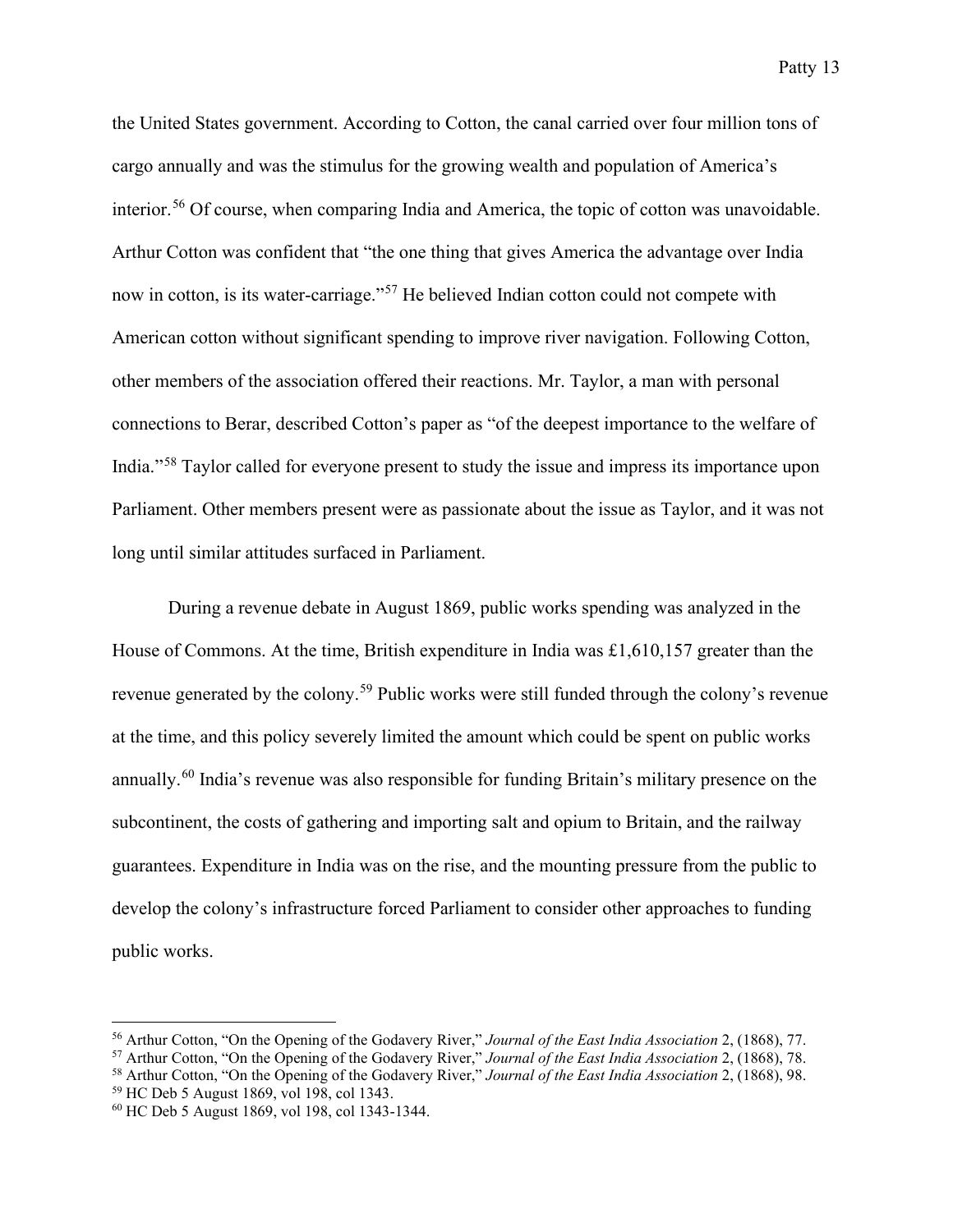John Benjamin Smith, a liberal member of Parliament since 1847, opened the debate.<sup>[61](#page-14-0)</sup> Smith voiced his support for using loans to fund public works projects. Like Cotton, Smith used the Erie Canal as an example. The canal was first created for small vessels using borrowed money, but the subsequent expansions were funded with the revenue raised by the canal. With a similar strategy in India, Smith believed "India might be covered with every necessary public work without cost."<sup>[62](#page-14-1)</sup> Smith used Arthur Cotton's data from the Godavari project to further support his opinion, noting that the project produced a return five times the amount paid in construction and maintenance.<sup>[63](#page-14-2)</sup> Next, Smith turned to the cotton question, noting that India "had been imploring the Government for years" to improve the infrastructure for transporting cotton out of the colony's interior.<sup>[64](#page-14-3)</sup> Though Smith only mentioned India, he was also referring to Arthur Cotton and other members of the East India Association who had been calling for the same thing. Smith shared Cotton's perception that transport was the greatest challenge holding Indian cotton back. Smith compared the cost of conveying cotton from Berar to Bombay, the primary route of cotton grown for export. For every pound of cotton which made the fivehundred-mile journey, the cost of transit by land was two pennies, by rail it was one penny, and by water via the Godavari it was a half-farthing, one-eighth the price of rail.<sup>[65](#page-14-4)</sup> From start to finish, Smith's argument follows the same course laid out by Cotton over the preceding decades.

The other members that weighed in on the debate shared Smith's assessment of the situation. Thomas Bazley, a cotton spinner before joining Parliament, was next to speak.<sup>[66](#page-14-5)</sup> His previous employment influenced his thinking on the topic, and he proposed that an investment

<span id="page-14-0"></span><sup>61</sup> U.K. Parliamentary Papers, "Mr John Smith."

<span id="page-14-1"></span> $62$  HC Deb 5 August 1869, vol 198, col 1344.

<span id="page-14-2"></span><sup>63</sup> HC Deb 5 August 1869, vol 198, col 1346.

<span id="page-14-3"></span><sup>64</sup> HC Deb 5 August 1869, vol 198, col 1348.

<span id="page-14-4"></span><sup>65</sup> HC Deb 5 August 1869, vol 198, col 1348-1349.

<span id="page-14-5"></span><sup>66</sup> U.K. Parliamentary Papers, "Hansard Member Profile: Sir Thomas Bazley."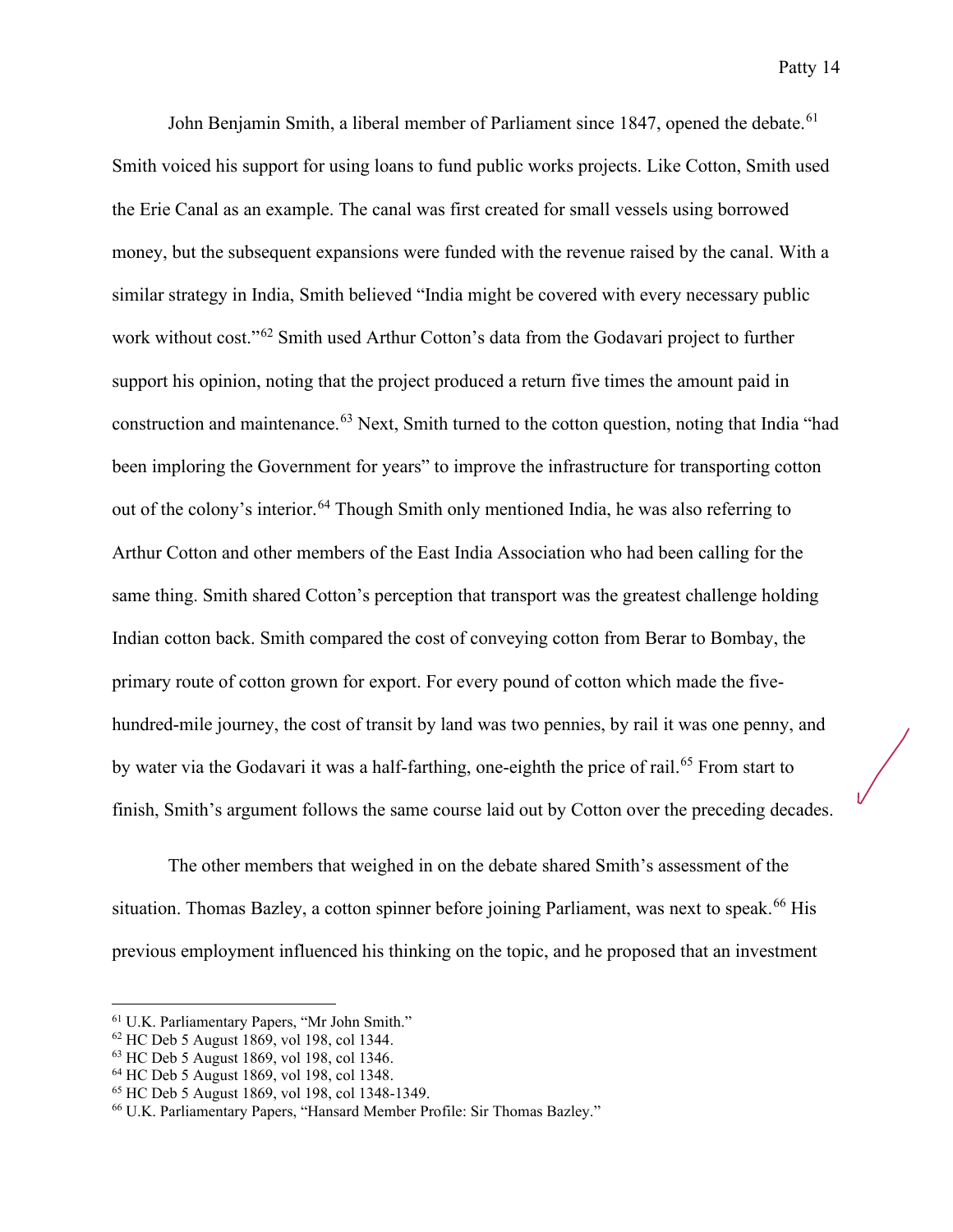account should be created to fund public works projects which were expected to generate significant returns to the government.<sup>[67](#page-15-0)</sup> Further, he implored that the government increase spending on infrastructure to support the cotton trade. Bazley estimated that the Indian cotton trade had lost  $\text{\pounds}60,000,000$  for want of improved infrastructure.<sup>[68](#page-15-1)</sup> In the face of such figures, how could Britain justify limiting public works expenditure to just a portion India's revenue? John Platt, representing the town of Oldham, added to the discussion. According to Platt, Oldham used a sixth of the cotton imported to Britain.<sup>[69](#page-15-2)</sup> Platt called on the government to develop infrastructure related to the growth and export of cotton in India. He believed that these measures were necessary if Indian cotton were to ever eliminate Britain's dependence on American cotton. Taken together, the opinions expressed in this parliamentary debate demonstrated that Cotton's ideas were now considered essential to implement by many in Britain's leadership.

It could be argued that Arthur Cotton reached the peak of his influence in the final years of the 1860s, but his ideas remained relevant and important into the next decades. Cotton's sway had been steadily building since he completed his project in Tanjore. That work convinced Cotton that irrigation could greatly benefit India and Britain, and he sought a larger project which could prove his beliefs to the British government. Upon completing the works on the Godavari delta, Cotton had what he wanted. He spent the next few years promoting the value of irrigation and water navigation, with the Godavari project as proof of his ideas. Cotton remained active after leaving India. He appeared before the East India Association multiple times to pass on his ideas to other prominent figures connected to India. Through his perseverance, Cotton's ideas would reach Parliament, and the results of his work convinced the government that public

<span id="page-15-0"></span><sup>67</sup> HC Deb 5 August 1869, vol 198, col 1349.

<span id="page-15-1"></span><sup>68</sup> HC Deb 5 August 1869, vol 198, col 1351.

<span id="page-15-2"></span><sup>69</sup> HC Deb 5 August 1869, vol 198, col 1356.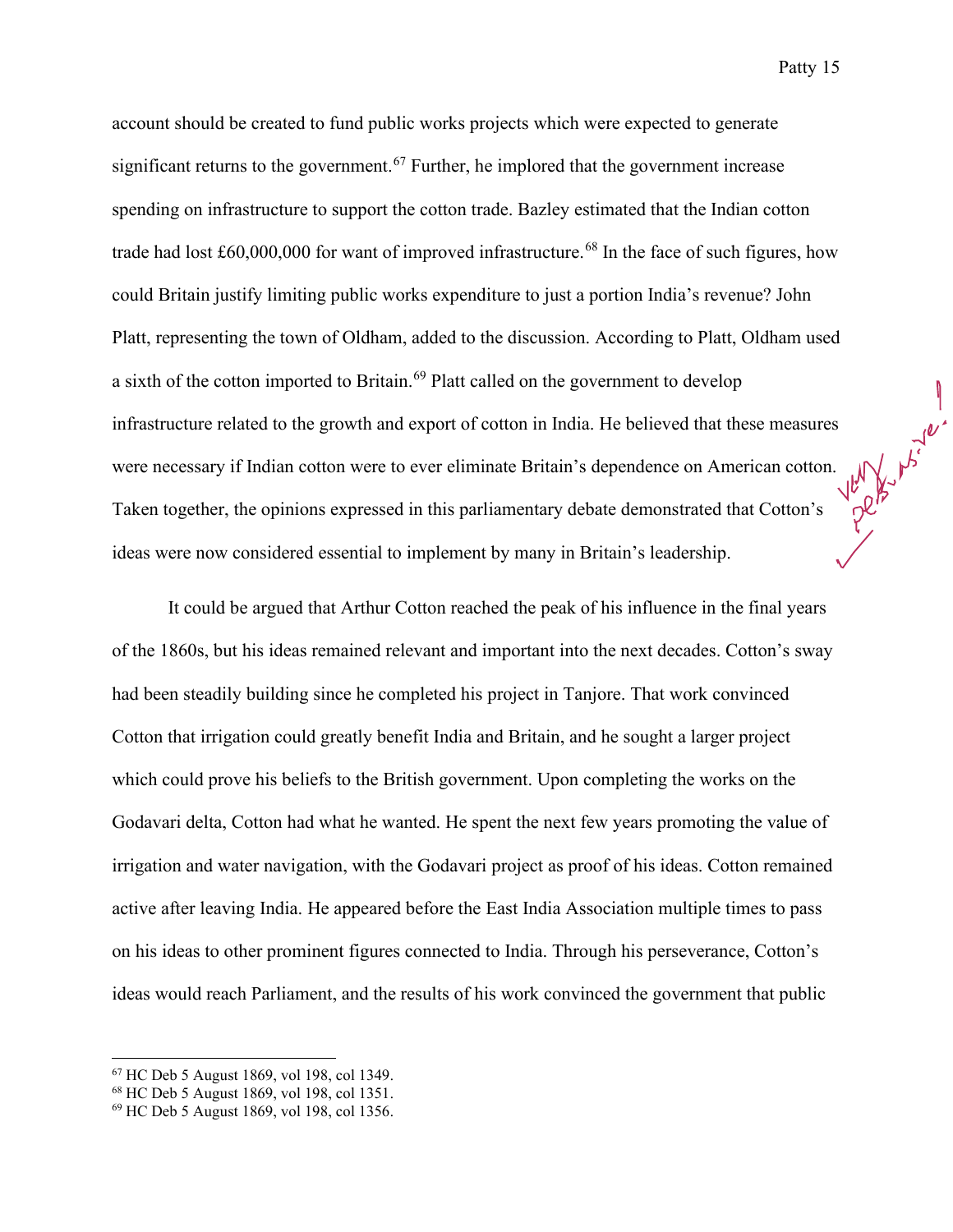works could be constructed with money raised by loans. This allowed Britain to create the blueprint in India that would eventually encourage other nations to use debt to develop  $\sqrt{}$ infrastructure on a large scale.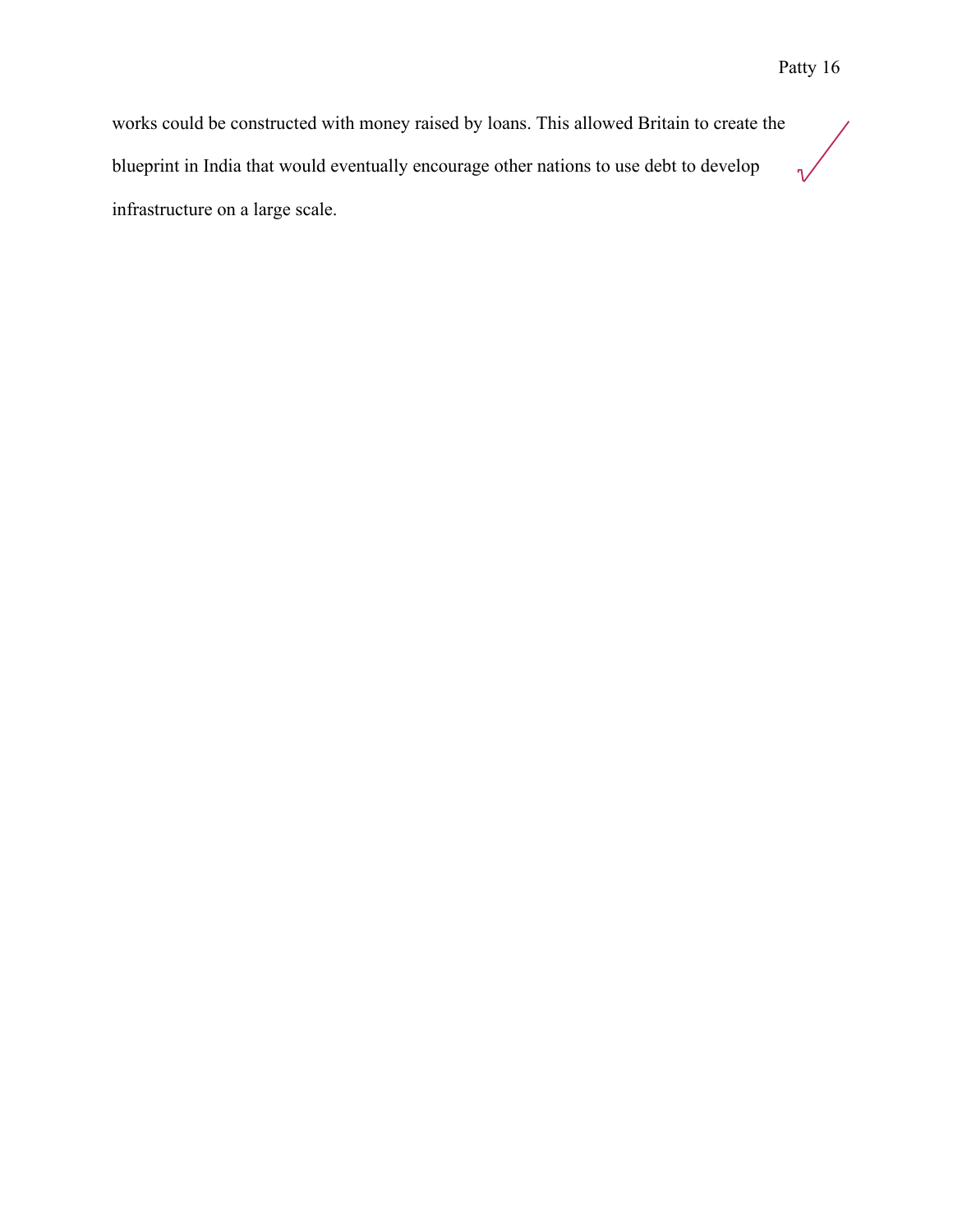#### Bibliography

Amrith, *Unruly Waters*, (United States: Basic Books, 2018).

- Cotton, Arthur. *Profits Upon British Capital Expended on Indian Public Works, as Shown by the Results of the Godavery Delta Works of Irrigation and Navigation*. London: Richardson Brothers, 1856. [https://catalog.hathitrust.org/Record/007919167.](https://catalog.hathitrust.org/Record/007919167)
- Cotton, Arthur. *Public Works in India: Their Importance. With Suggestions for Their Extension and Improvement.* 2nd ed. London: Richardson Brothers, 1854. [https://catalog.hathitrust.org/Record/000964225.](https://catalog.hathitrust.org/Record/000964225)
- Cotton, Arthur. "On the Opening of the Godavery River." *Journal of the East India Association* 2 (1868). [https://catalog.hathitrust.org/Record/100729947.](https://catalog.hathitrust.org/Record/100729947)
- Cotton, Arthur. "Report on the Irrigation, &c., of the Rajahmundry District," August 12, 1844. [https://parlipapers-proquest-](https://parlipapers-proquest-com.proxy.libraries.smu.edu/parlipapers/result/pqpdocumentview?accountid=6667&groupid=115862&pgId=7212c959-3a4b-4de5-9956-939ebad254ab&rsId=17B71213D79#0)

[com.proxy.libraries.smu.edu/parlipapers/result/pqpdocumentview?accountid=6667&grou](https://parlipapers-proquest-com.proxy.libraries.smu.edu/parlipapers/result/pqpdocumentview?accountid=6667&groupid=115862&pgId=7212c959-3a4b-4de5-9956-939ebad254ab&rsId=17B71213D79#0) [pid=115862&pgId=7212c959-3a4b-4de5-9956-939ebad254ab&rsId=17B71213D79#0.](https://parlipapers-proquest-com.proxy.libraries.smu.edu/parlipapers/result/pqpdocumentview?accountid=6667&groupid=115862&pgId=7212c959-3a4b-4de5-9956-939ebad254ab&rsId=17B71213D79#0)

Cotton, Arthur. "To the Secretary, Board of Revenue Department of Public Works," August 22, 1844.

[https://parlipapers.proquest.com/parlipapers/result/pqpdocumentview?accountid=6667&g](https://parlipapers.proquest.com/parlipapers/result/pqpdocumentview?accountid=6667&groupid=115862&pgId=41450500-6282-4b58-aac1-2fd2d686d635&rsId=17B7F0096CD) [roupid=115862&pgId=41450500-6282-4b58-aac1-2fd2d686d635&rsId=17B7F0096CD](https://parlipapers.proquest.com/parlipapers/result/pqpdocumentview?accountid=6667&groupid=115862&pgId=41450500-6282-4b58-aac1-2fd2d686d635&rsId=17B7F0096CD)

Cotton, Arthur. "To the Secretary, Board of Revenue Department of Public Works," October 25, 1844.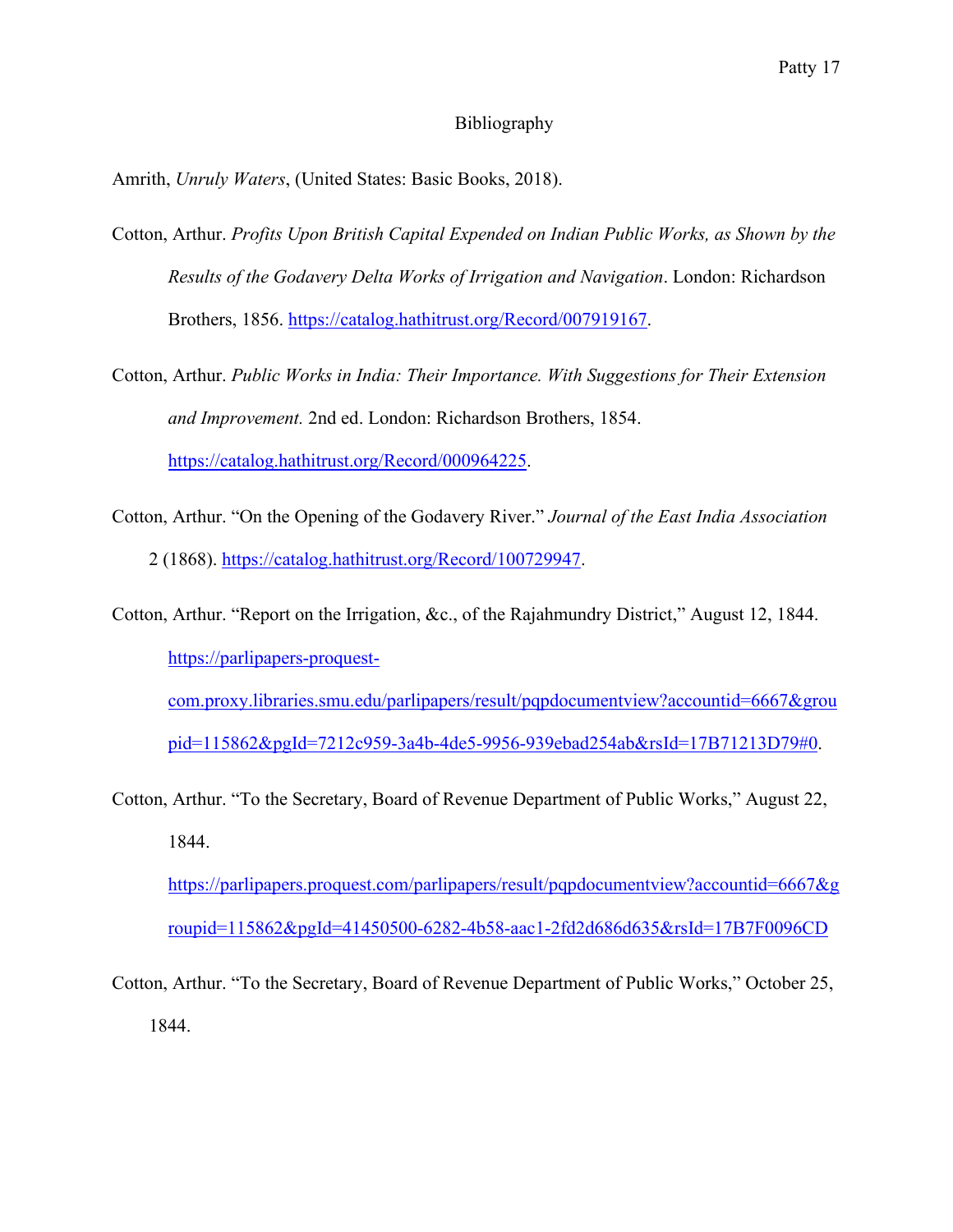[https://parlipapers.proquest.com/parlipapers/result/pqpdocumentview?accountid=6667&gro](https://parlipapers.proquest.com/parlipapers/result/pqpdocumentview?accountid=6667&groupid=115862&pgId=41450500-6282-4b58-aac1-2fd2d686d635&rsId=17B7F0096CD) [upid=115862&pgId=41450500-6282-4b58-aac1-2fd2d686d635&rsId=17B7F0096CD](https://parlipapers.proquest.com/parlipapers/result/pqpdocumentview?accountid=6667&groupid=115862&pgId=41450500-6282-4b58-aac1-2fd2d686d635&rsId=17B7F0096CD)

Galloway, A., and J. Shepherd. "Godavery Annicut." Revenue Department, Fort St. George, July 18, 1849.

[https://parlipapers.proquest.com/parlipapers/result/pqpdocumentview?accountid=6667&g](https://parlipapers.proquest.com/parlipapers/result/pqpdocumentview?accountid=6667&groupid=115862&pgId=d1f4ab18-1591-4854-ac4a-8278cf17c5f7&rsId=17B7EEC3619) [roupid=115862&pgId=d1f4ab18-1591-4854-ac4a-8278cf17c5f7&rsId=17B7EEC3619.](https://parlipapers.proquest.com/parlipapers/result/pqpdocumentview?accountid=6667&groupid=115862&pgId=d1f4ab18-1591-4854-ac4a-8278cf17c5f7&rsId=17B7EEC3619)

Hardiman, David. "THE POLITICS OF WATER IN COLONIAL INDIA." *South Asia: Journal* 

*of South Asian Studies* 25, no. 2 (2002): 111–20.

HC Deb 5 August 1869, vol 198 1344-1361.

[https://hansard.parliament.uk/Commons/1869-08-05/debates/9e1b71b9-11a1-4546-9a30-](https://hansard.parliament.uk/Commons/1869-08-05/debates/9e1b71b9-11a1-4546-9a30-7ed58c79eabf/EastIndiaRevenueAccounts)

[7ed58c79eabf/EastIndiaRevenueAccounts](https://hansard.parliament.uk/Commons/1869-08-05/debates/9e1b71b9-11a1-4546-9a30-7ed58c79eabf/EastIndiaRevenueAccounts)

HC Deb 19 June 1862, vol 167, col 776.

[https://hansard.parliament.uk/Commons/1862-06-19/debates/55a0c778-39a3-406e-8c54-](https://hansard.parliament.uk/Commons/1862-06-19/debates/55a0c778-39a3-406e-8c54-81f0261a0f1b/PapersMovedFor) [81f0261a0f1b/PapersMovedFor](https://hansard.parliament.uk/Commons/1862-06-19/debates/55a0c778-39a3-406e-8c54-81f0261a0f1b/PapersMovedFor)

HL Deb 5 July 1861, vol 164, col 372-402.

[https://hansard.parliament.uk/Lords/1861-07-05/debates/8a29cad5-1058-4f8d-bc76-](https://hansard.parliament.uk/Lords/1861-07-05/debates/8a29cad5-1058-4f8d-bc76-6683ee2b3b9f/MotionForAnAddress) [6683ee2b3b9f/MotionForAnAddress](https://hansard.parliament.uk/Lords/1861-07-05/debates/8a29cad5-1058-4f8d-bc76-6683ee2b3b9f/MotionForAnAddress)

HL Deb 31 May 1861, vol 163, col 351-373.

[https://hansard.parliament.uk/Lords/1861-05-31/debates/b93d0e54-ee7b-44d0-8828-](https://hansard.parliament.uk/Lords/1861-05-31/debates/b93d0e54-ee7b-44d0-8828-888bfdead11e/Observations) [888bfdead11e/Observations](https://hansard.parliament.uk/Lords/1861-05-31/debates/b93d0e54-ee7b-44d0-8828-888bfdead11e/Observations)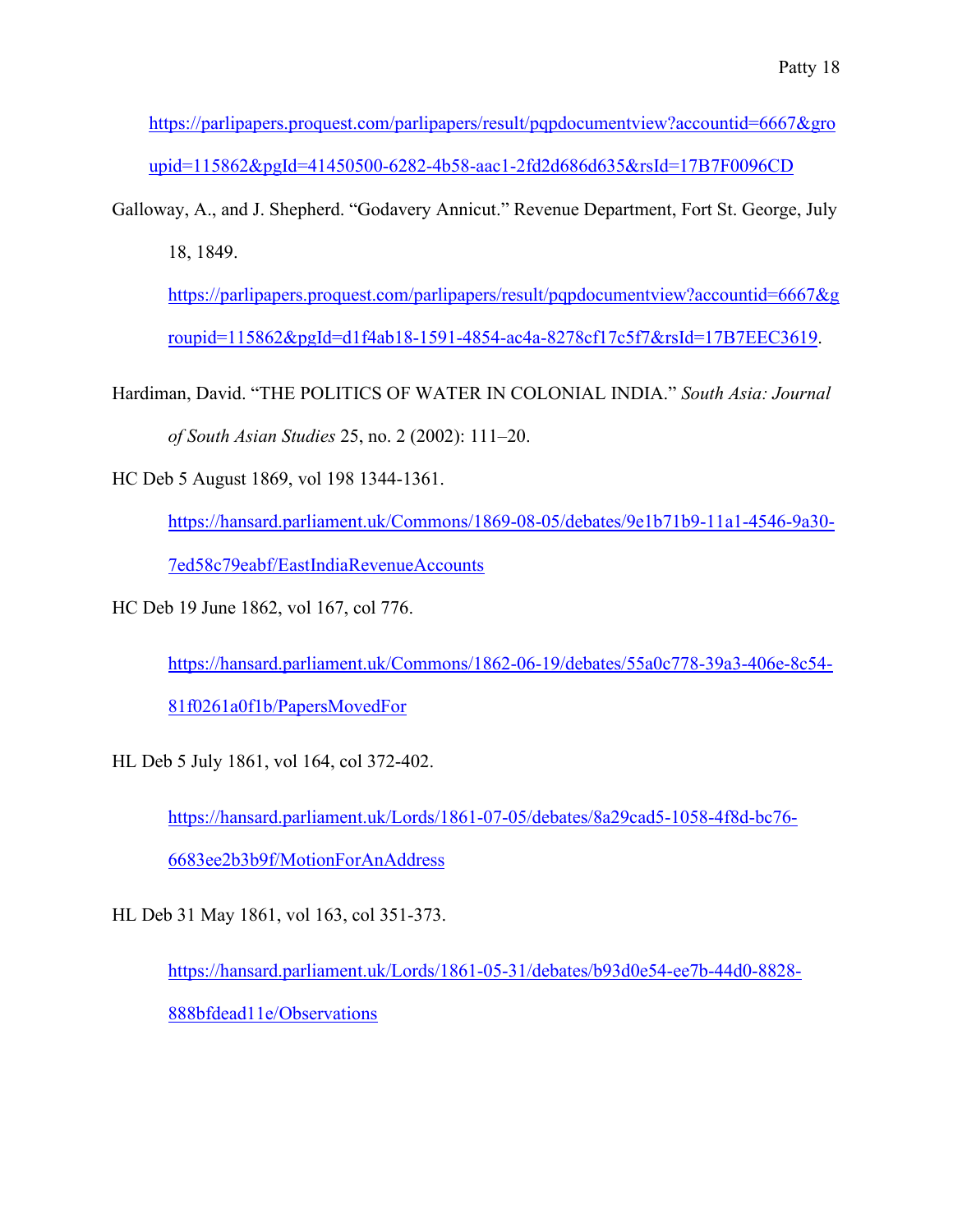- Hope, Elizabeth, and William Digby. *General Sir Arthur Cotton, R. E., K. C. S. I.* London: Hodder & Stoughton, 1900. [https://catalog.hathitrust.org/Record/001266568.](https://catalog.hathitrust.org/Record/001266568)
- Melvill, James C. "Documents Referring to the Works of Irrigation on the Godavery River and Kistnah Annicut, in the Presidency of Madras," April 12, 1853. [https://parlipapers](https://parlipapers-proquest-com.proxy.libraries.smu.edu/parlipapers/result/pqpdocumentview?accountid=6667&groupid=115862&pgId=9393b2ca-c311-4b36-afc4-b44123589478&rsId=17C51F90755)[proquest-](https://parlipapers-proquest-com.proxy.libraries.smu.edu/parlipapers/result/pqpdocumentview?accountid=6667&groupid=115862&pgId=9393b2ca-c311-4b36-afc4-b44123589478&rsId=17C51F90755)

[com.proxy.libraries.smu.edu/parlipapers/result/pqpdocumentview?accountid=6667&grou](https://parlipapers-proquest-com.proxy.libraries.smu.edu/parlipapers/result/pqpdocumentview?accountid=6667&groupid=115862&pgId=9393b2ca-c311-4b36-afc4-b44123589478&rsId=17C51F90755) [pid=115862&pgId=9393b2ca-c311-4b36-afc4-b44123589478&rsId=17C51F90755.](https://parlipapers-proquest-com.proxy.libraries.smu.edu/parlipapers/result/pqpdocumentview?accountid=6667&groupid=115862&pgId=9393b2ca-c311-4b36-afc4-b44123589478&rsId=17C51F90755)

- Morris, Henry. *A Descriptive and Historical Account of the Godavery District in the Presidency of Madras*. London: Trübner, 1878. [https://catalog.hathitrust.org/Record/000709494.](https://catalog.hathitrust.org/Record/000709494)
- Prakash, Gyan. "Descriptive Index of Mumbai Institutions of the Nineteenth Century." In *Govind Narayan's Mumbai*, edited by Murali Ranganathan, 359–68. London: Anthem Press, 2008. [https://www.jstor.org/stable/j.ctt1gxp6nf.28.](https://www.jstor.org/stable/j.ctt1gxp6nf.28)
- Ramesh, Aditya. "INDIAN RIVERS, 'PRODUCTIVE WORKS', AND THE EMERGENCE OF LARGE DAMS IN NINETEENTH-CENTURY MADRAS." *The Historical Journal* 64, no. 2 (March 2021): 281-309. [https://doi.org/10.1017/S0018246X20000163.](https://doi.org/10.1017/S0018246X20000163)
- Sullivan, John. "On the Importance of Improving Irrigation." Council of Madras, September 5, 1840.

[https://parlipapers.proquest.com/parlipapers/result/pqpdocumentview?accountid=6667&g](https://parlipapers.proquest.com/parlipapers/result/pqpdocumentview?accountid=6667&groupid=115862&pgId=cd14c60f-713f-4daa-91c7-b1443a41458e&rsId=17B7A09B8E7) [roupid=115862&pgId=cd14c60f-713f-4daa-91c7-b1443a41458e&rsId=17B7A09B8E7.](https://parlipapers.proquest.com/parlipapers/result/pqpdocumentview?accountid=6667&groupid=115862&pgId=cd14c60f-713f-4daa-91c7-b1443a41458e&rsId=17B7A09B8E7)

U.K. Parliamentary Papers. "Hansard Member Profile: Lord Ashley." Accessed December 3, 2021. [https://parlipapers-proquest-](https://parlipapers-proquest-com.proxy.libraries.smu.edu/parlipapers/result/pqpdocumentview?accountid=6667&groupid=115862&pgId=1384f13f-db60-4c79-ba4c-f5de2fa4fad5&rsId=17CE77C0A17#0)